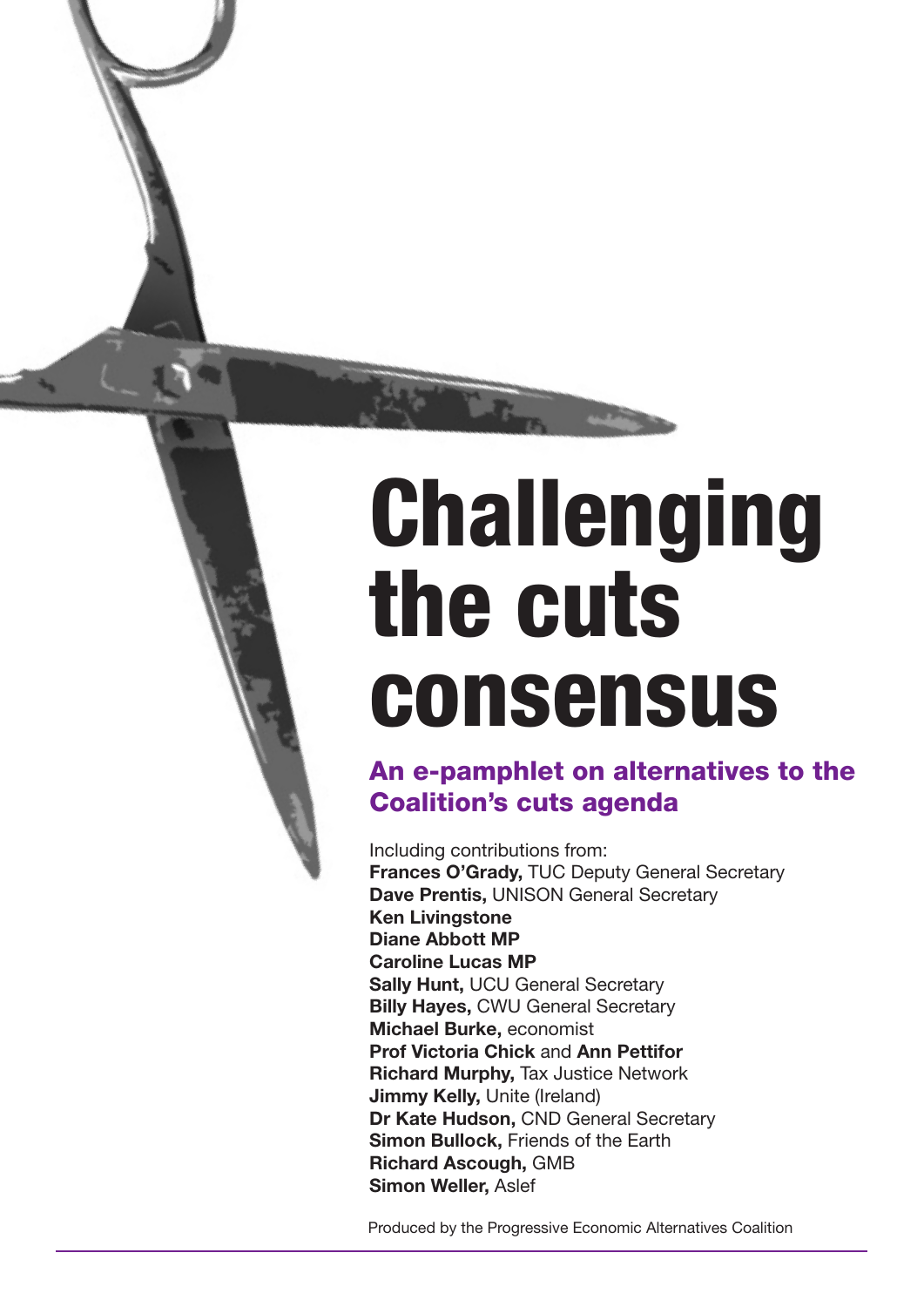# **Contents**

| An alternative to spending cuts<br>- Frances O' Grady, Deputy General Secretary, TUC                                      | Page 3  |
|---------------------------------------------------------------------------------------------------------------------------|---------|
| Invest in public services $-$ for a stronger economy and a fairer future<br>- Dave Prentis, General Secretary, UNISON     | Page 6  |
| London can't afford the cuts<br>- Ken Livingstone                                                                         | Page 9  |
| Cuts will hit women hard<br>- Diane Abbott MP                                                                             | Page 12 |
| The case for a Green New Deal<br>- Caroline Lucas MP                                                                      | Page 14 |
| Education cuts will hurt growth now and in the long term<br>- Sally Hunt, General Secretary, University and College Union | Page 17 |
| Privatisation is not the way forward<br>- Billy Hayes, General Secretary, Communications Worker's Union                   | Page 19 |
| Increasing investment is the key to solving the crisis<br>- Michael Burke, economist                                      | Page 22 |
| Cuts may increase the deficit: evidence from history<br>- Prof Victoria Chick and Ann Pettifor                            | Page 25 |
| Collapsing tax revenues lie behind the deficit<br>- Richard Murphy, Tax Research UK                                       | Page 28 |
| Lessons from Ireland<br>- Jimmy Kelly, Irish Regional Secretary, Unite the Union                                          | Page 31 |
| Scrap Trident and invest to create 100,000s new jobs<br>- Dr Kate Hudson, General Secretary, CND                          | Page 33 |
| Green taxes can tackle the deficit<br>- Simon Bullock, Friends of the Earth                                               | Page 36 |
| Public sector job cuts will hit the private sector<br>- Richard Ascough, Regional Secretary, GMB Southern Region          | Page 38 |
| Reducing transport investment will damage the wider economy<br>- Simon Weller, National Organiser, ASLEF                  | Page 40 |

# *Produced by the Progressive Economic Alternatives Coalition alternativestocuts@gmail.com*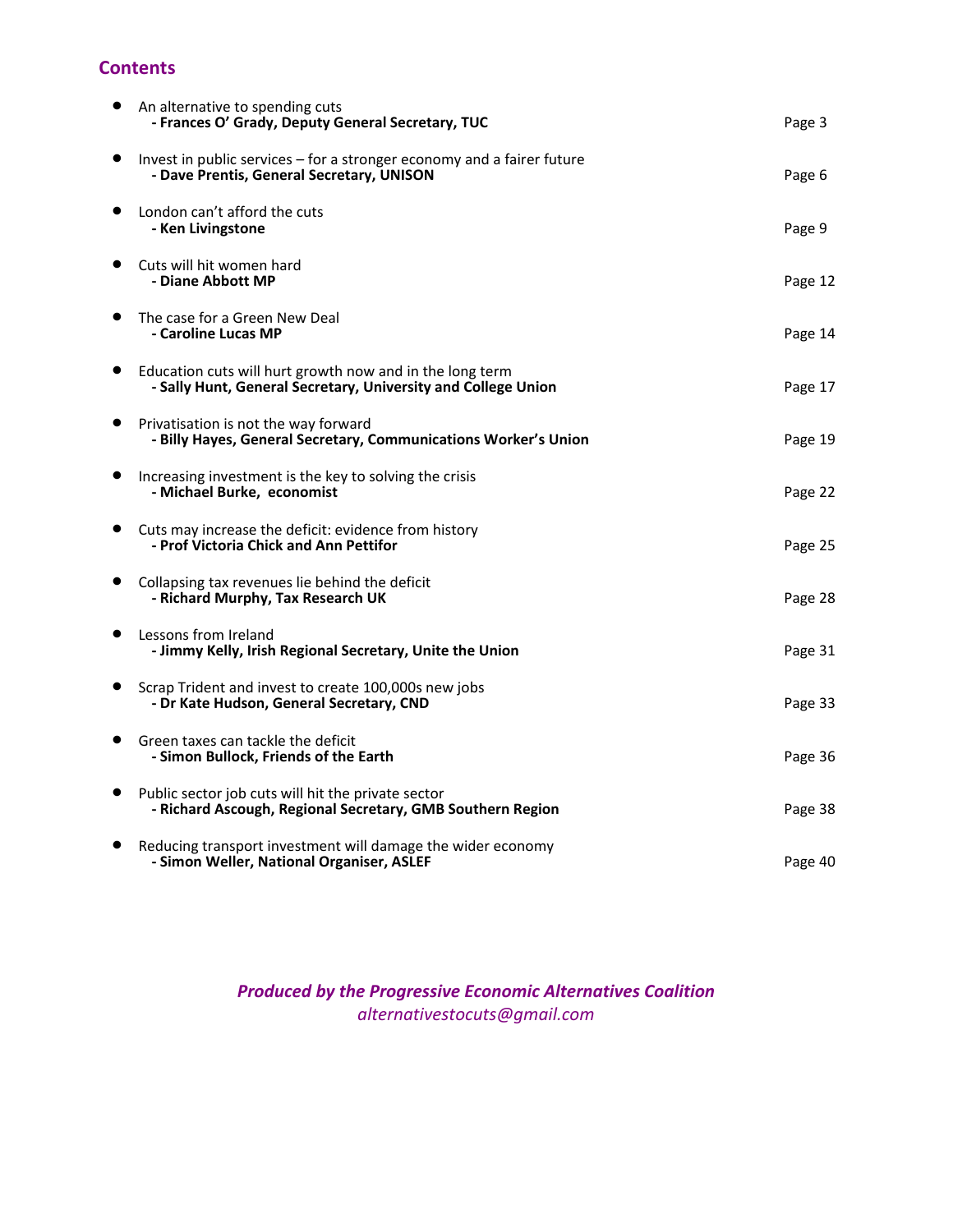#### **An alternative to spending cuts – a TUC perspective**

By Frances O' Grady, Deputy General Secretary, TUC

Britain's economy, like those in the rest of the world, faces a huge challenge. We have just emerged from an economic downturn and there is a very real fear that growth may not be entrenched. Inflation is higher than its target, unemployment remains high and we have a very large fiscal deficit. Economic policy makers face a more challenging environment than at any time since the Second World War.

Of course, there is another way to look at this. In 2008, when Lehman Brothers collapsed, the world was closer to economic meltdown than most of us recognised at the time. It is impossible to imagine the consequences if we hadn't pulled through. Yet over the last couple of years, international economic action, mostly but not exclusively through fiscal stimuli, ensured that the worst didn't happen.

That fiscal stimuli has left the UK with a high fiscal deficit. High deficits, while unwelcome, are not new ‐ the UK emerged from the Second World War with a huge fiscal deficit. No one would wish to have one, but they can be managed.

Over time, the deficit should be reduced, through a combination of economic growth, fairer taxation requiring the banks and the very rich, in particular, to pay their fair share, and genuine efficiencies in the public sector. As the TUC has repeatedly argued, trade unions support real efficiency and the best way to achieve this is for public sector managers to work with their unions to identify the best ways to bring it about.

Instead of this measured response, the Government has prioritised spending cuts over all other economic objectives. The cuts are already biting and government departments have been required to submit proposals of cuts of up to 40 per cent of their budget for the Comprehensive Spending Review in October. Yet no date has been published for the forthcoming cross‐government White Paper on growth.

And there is no sign of any appetite to raise more revenue from the rich or to regulate those parts of the financial sector responsible for causing the mess the rest of us are paying for. In the TUC's view, this is bad politics and bad economics.

The TUC believes that cuts will not only be painful in themselves, but will also threaten the economic recovery. Firstly, cuts will directly hit the public sector. Different attempts to calculate how many jobs will be lost depend on different assumptions. The Chartered Institute of Personnel and Development put the

*A significant part of public spending budget is spent procuring goods and services from the private sector.. a major source of demand for private sector businesses is about to fall drastically.*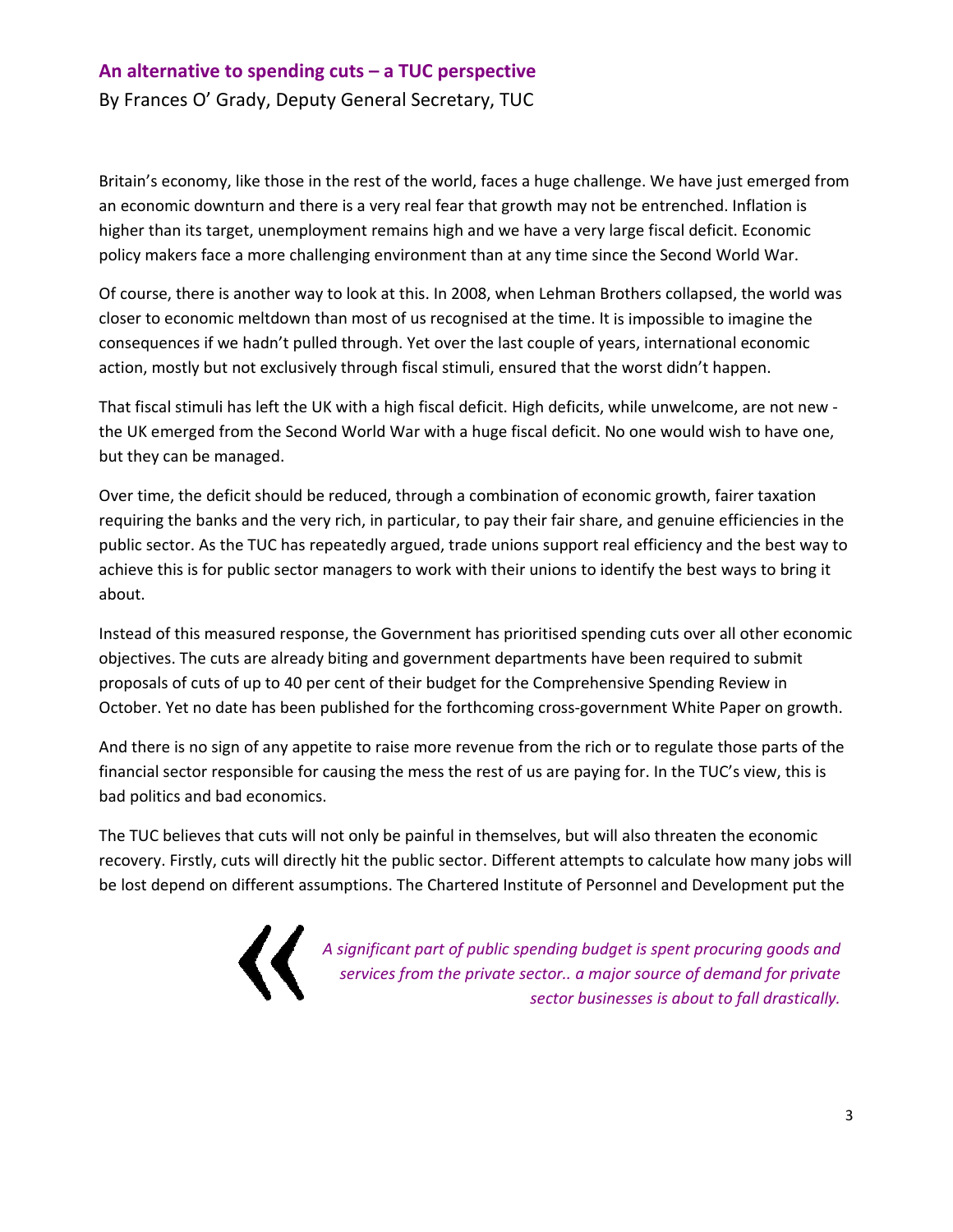figure at 750,000<sup>1</sup>. Reform<sup>2</sup>, the Conservative-supporting think-tank, suggested that a million public sector jobs would need to be lost to reduce the deficit.

Secondly, cuts will disproportionately hurt the less well‐off, as cuts always do. For example, some services only exist because they help people cope with the effects of poverty and deprivation. Public transport cuts, to take another example, cause most pain to those who do not own a car, such as lower income families. But middle earners rely on public transport too. In this and in so many other instances, whilst the poorest might feel the most pain, spending cuts will hurt those on average pay of £25,000 a year too. Middle and lower earners have very good reason to come together to fight what amounts to a fundamental attack on the social wage.

Thirdly, past experience suggests that cuts will exacerbate inequality. During the 1980s, when the government of Margaret Thatcher introduced deep cuts, the number of children living in poverty doubled. In 1976, death from adult diseases was 80 per cent higher for men in the lowest social class than those in the highest social class. By 1989, it has risen to 128 per cent higher. And, studies have already shown, three quarters of the pain of the cuts will be borne by women.

The Government has tried to argue that Canada's experience of reducing its deficit in the 1980s provides a model for the UK today. But Canada aggressively reduced the budgets of key public services, with dramatic cuts in education, health and social services spending. At least 265,000 Canadian public service jobs were lost. And did this work? Economists have estimated that around 80 per cent of the eventual fall in Canada's debt was actually due to the expansion of the economy as a result of global growth during the 1990s and early 2000s. One group of economists<sup>3</sup> have since suggested that there is a "grave doubt" on whether the degree of social spending cuts was ever warranted or needed to balance government budgets" all of which suggests that old‐fashioned right‐wing ideology might provide a better explanation of the Government's determination to wield the axe.

Finally, this is not only a public sector problem. A significant part of the public spending budget is spent procuring goods and services from the private sector. In other words, a major source of demand for private sector businesses – from construction to care ‐ is about to fall drastically.

The result for many firms, and the workers they employ, is that company closures and job losses are inevitable. This is why a private Treasury assessment, seen by 'The Guardian' in June, predicted that whilst the public spending squeeze would see up to 600,000 public sector job losses, it would lead to up to 700,000 private sector job cuts.<sup>4</sup> In the eyes of those chasing a falling number of vacancies, and in the absence of any clear industrial policy, the Government's claim that the slack would be picked up by the creation of over a million new jobs in the private sector looks increasingly like a cruel hoax.

<sup>1</sup> http://www.cipd.co.uk/news/inthenews/\_Archive/cuts‐will‐push‐jobless‐to‐3m.htm

<sup>2</sup> 'The Front Line', Andrew Haldenby, Patrick Nolan, Lucy Parsons and Greg Rosen, Reform, 2009, p. 36

<sup>3</sup> Phillips L (1997) 'The Rise of Balanced Budget Laws in Canada: Legislating Fiscal (ir)Responsibility', 34:4 Osgoode hall Law Journal, pp 681‐740.

<sup>4</sup> http://www.guardian.co.uk/uk/2010/jun/29/budget‐job‐losses‐unemployment‐austerity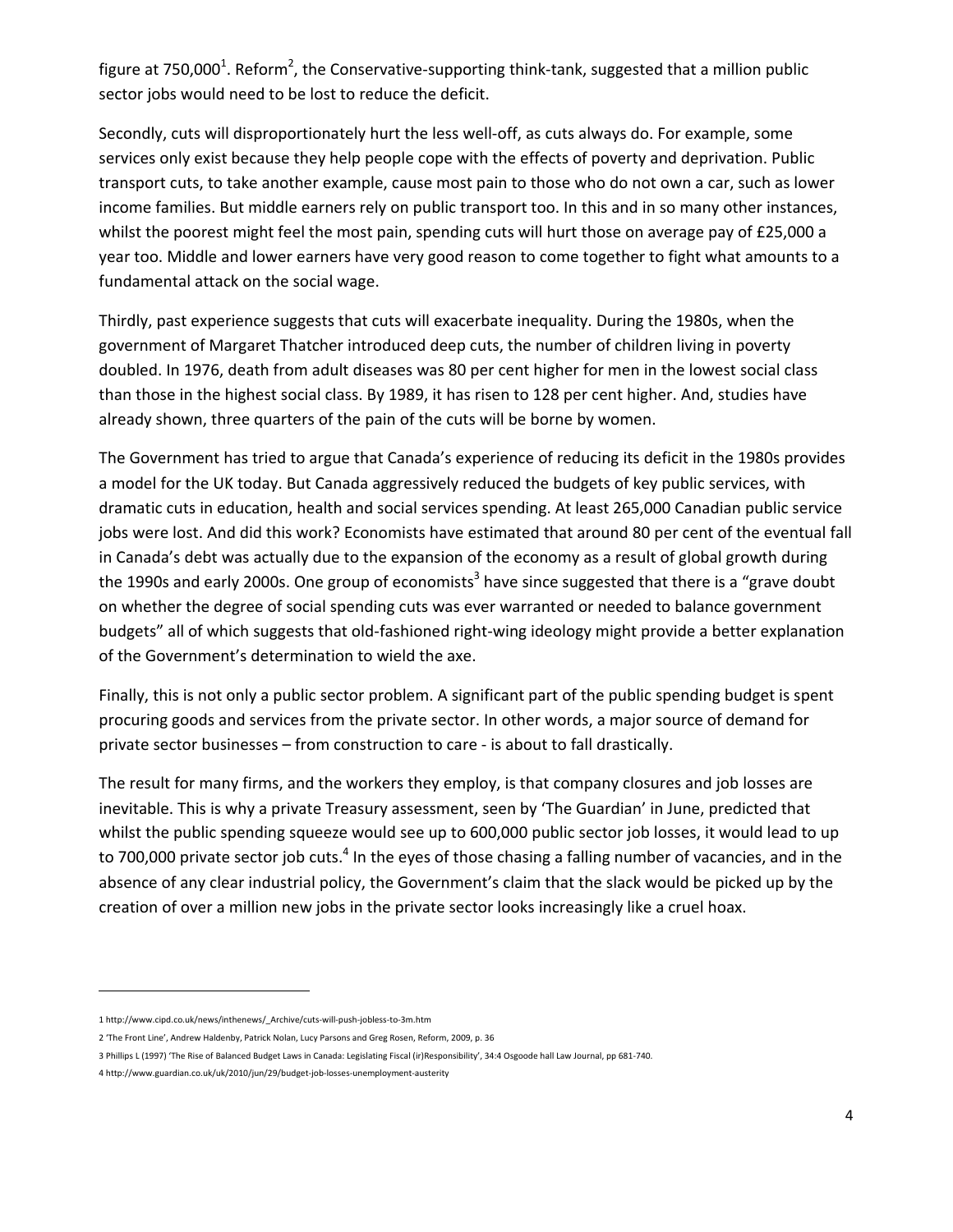It is for all of these reasons that some of the UK's most eminent economists, including David Blanchflower – one of the few economists to have foreseen the economic downturn – have warned of a double-dip recession. What is particularly galling is that if this was to happen, it would be no accident. It would be the result of a deliberate government policy of putting spending cuts above economic growth. It is not too late. The cuts can be stopped. There is an alternative. And a fairer outcome for Britain can be achieved.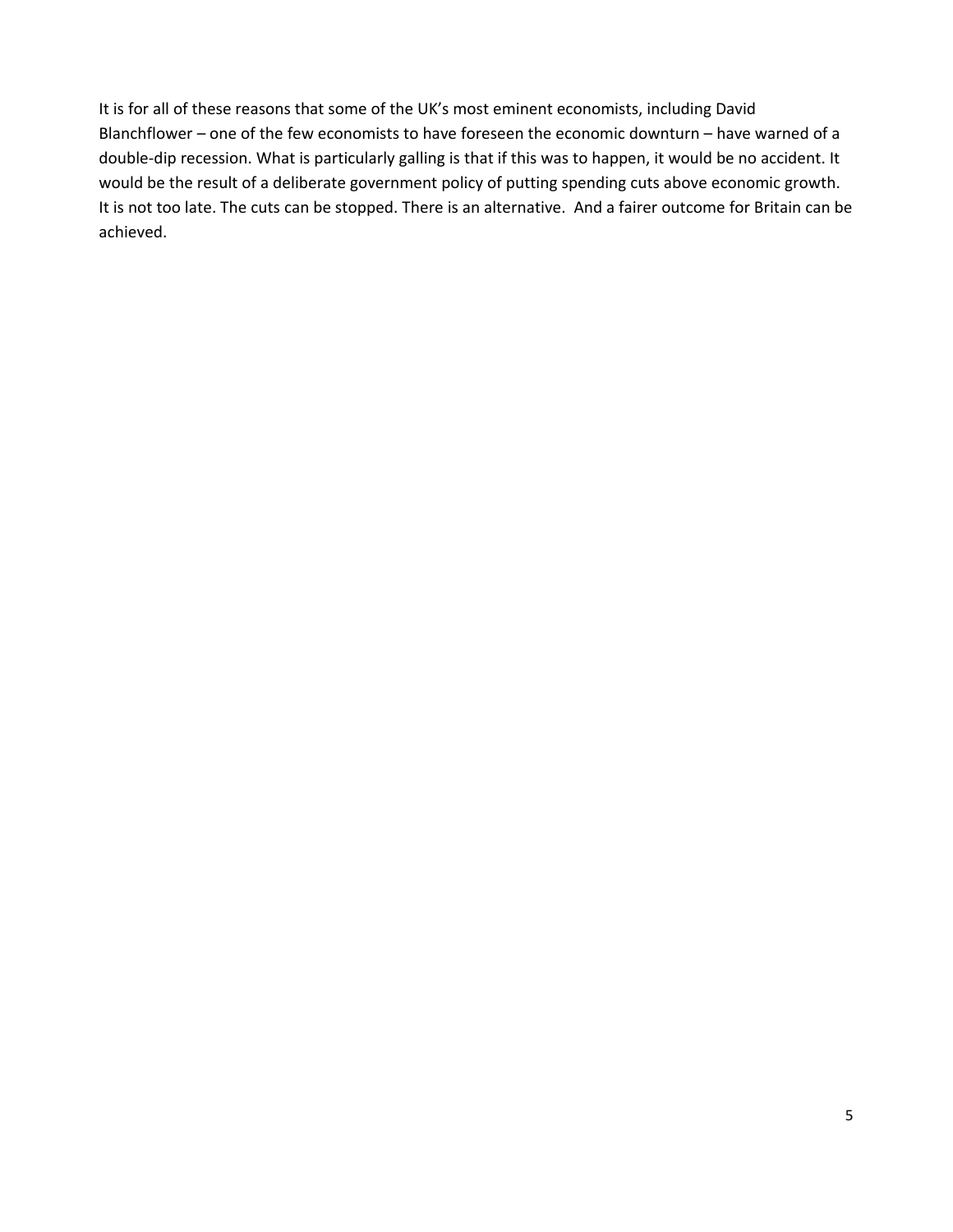# **Invest in public services for a stronger economy and a fairer future**

By Dave Prentis, General Secretary, UNISON.

It's certainly audacious. Despite their failure to win a democratic mandate, Cameron and Clegg have seized their chance to cement their grip on power and drive through their shared neo-liberal agenda. Their Coalition is now using the fiscal costs of the financial crisis as a pretext for a historic and ideologically motivated assault on public services and the welfare state.

Their goal is to execute a five year programme of cuts and privatisations that would roll back not just New Labour's achievements, but the social gains of decades. Unprecedented attacks on departmental budgets will make it impossible to maintain standards and services, while public sector 'reform' and restructuring will weaken accountability and increase the exposure of staff and users to unregulated market forces.

Aided by their supporters in the media and right‐wing lobby groups, they are attempting to convince the public that this is all a necessary consequence of the Labour government's excessive public spending. This is a dangerous myth. In the last decade public spending did increase in key areas such as health and education, but this was what was needed to repair the damage of previous under funding and meet the needs of an ageing population and a developing economy.

Even after these increases the UK was still spending a lower share of its national income on public services and social security than most other advanced economies.

The current state of the public finances is the result of a global recession that had its origins in reckless borrowing and lending in the private sector, against a background of deregulation, low wage growth and restricted public provision in key areas such as housing and pensions.

Before the 'credit crunch' public sector debt was less than 40% of national income – low by historic and international standards – while private household debt was nearer 100% and corporate debt almost 300%. It is the retraction of this leverage that had built up in the private sector that has led to a slump in investment and employment, and the knock‐on effect on tax revenues that has necessitated an increase in public borrowing.

The Coalition also wants the voters to believe that the size of the deficit and the prospect of punishment by the bond markets means that cutting public spending is an urgent necessity. But this claim finds little support among independent economists, most of whom – including not just Nobel Laureates Paul



*Investing in jobs …could take people out of unemployment and provide the stimulus our economy needs to climb out of recession and onto a new growth path*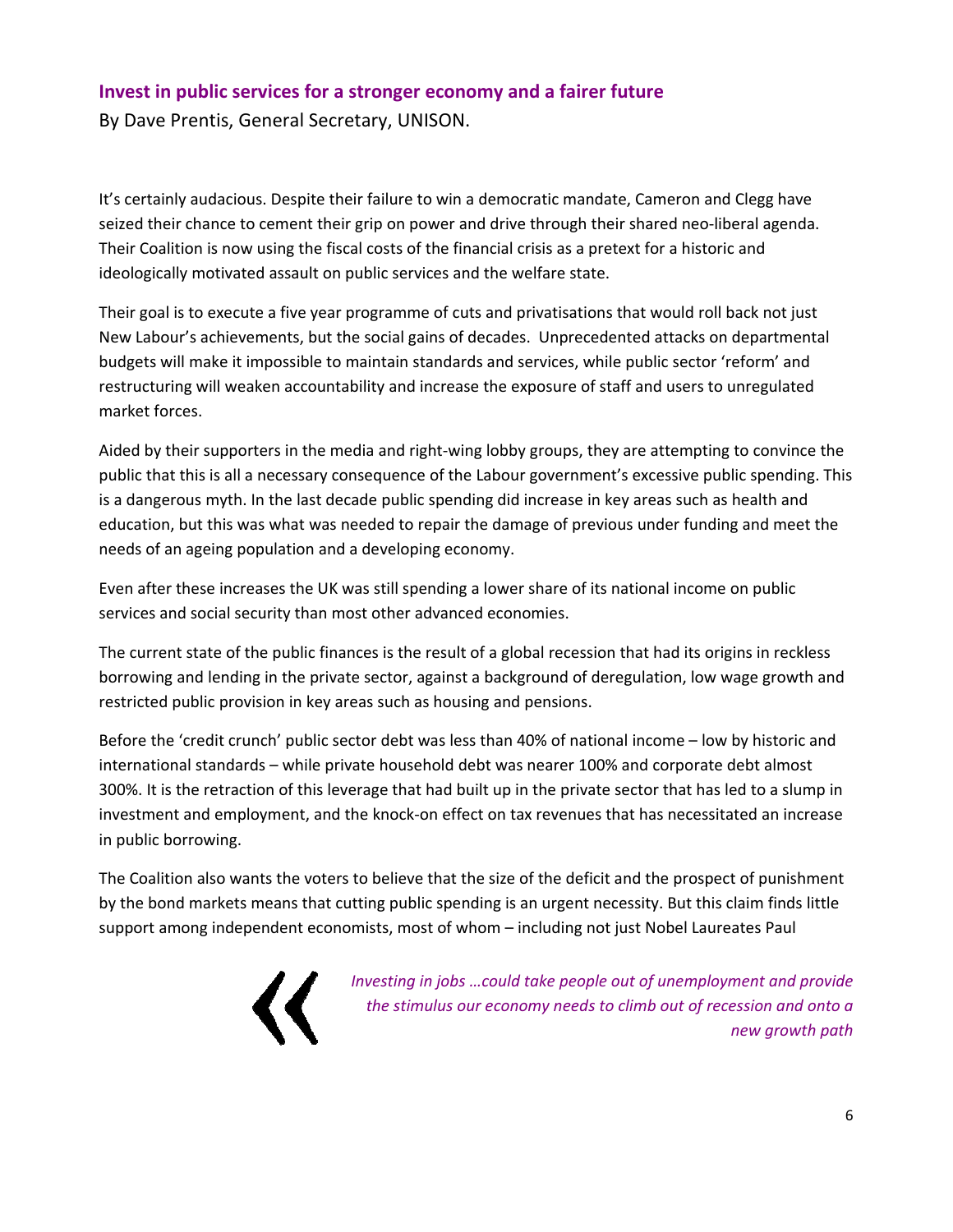Krugman and Joseph Stiglitz but also commentators of the right such as Samuel Brittan and Martin Wolf of the *Financial Times*, and now the OECD itself – are clear that public borrowing is sustainable and necessary to combat the real risk facing our economy: prolonged stagnation and long‐term unemployment.

Cutting public service provision is a false economy that will only make this worse. Analysis by Richard Murphy has shown that throwing public service workers on the dole costs almost as much as keeping them working when lost tax revenues and increased benefit payments are taken into account. And cutting public service jobs has a further negative multiplier impact – research commissioned by UNISON from the Association for Public Service Excellence shows that for every pound paid to public service employees, 64 pence is recycled into local shops and businesses.

Yet the Coalition is pushing forward with plans to cut 600,000 public sector jobs over the next three years – cuts that their own Office for Budget Responsibility estimated would result in the loss of a further 400,000 jobs in the wider economy.

We also know that, whatever the Coalition's protestations about 'fairness' and everyone being 'in this together', the cuts they have outlined will be deeply unjust and regressive. The Institute for Fiscal Studies has blown out of the water Osborne's claims that his tax and benefit changes placed the greatest burden on the broadest shoulders. The Fawcett Commission and Women's Budget Group have highlighted the disproportionate impact on women. And research commissioned by UNISON and the TUC from the Fabian Society has shown that cuts to spending on public services will hit the living standards of the vast majority of households and hit lower income households and disadvantaged regions especially hard.

Instead of cuts and privatisations that will inflict hardship on communities and lasting damage on our economy, we should be investing to create the jobs we need to support the recovery and build a better, fairer society.

Expanding public service employment could be a key part of this strategy. Just take a few examples. The Academy for Sustainable Communities has estimated that 10,000 more planners are needed by 2012 to ensure sustainable infrastructure and community development. The LGA has proposed that another 20,000 new jobs could be created with a local authority‐led programme to improve energy efficiency by upgrading the ten million homes currently without cavity wall and loft insulation. Getting the previous government's house building programme back on track by building an additional 80,000 homes next year would provide employment for another 120,000 people; 10,000 more social workers are needed to fill vacancies and deal with rising child protection caseloads. Research commissioned by UNISON has shown that recruiting 50,000 more hospital cleaners would bring staffing back to levels of the 1980s, before the cuts and contracting out that resulted in the explosions of MRSA and C‐Difficile. The UK Commission on Employment and Skills has estimated that 100,000 more education workers will be needed by 2017 to train the skilled workforce our economy needs. And the Audit Commission has warned that 350,000 more care workers will be needed by 2020 to meet the needs of a growing older population.

Investing in jobs such as these could take people out of unemployment and provide the stimulus our economy needs to climb out of recession and onto a new growth path. Combined with well‐targeted capital investments, and an industrial strategy to support key sectors such as sustainable energy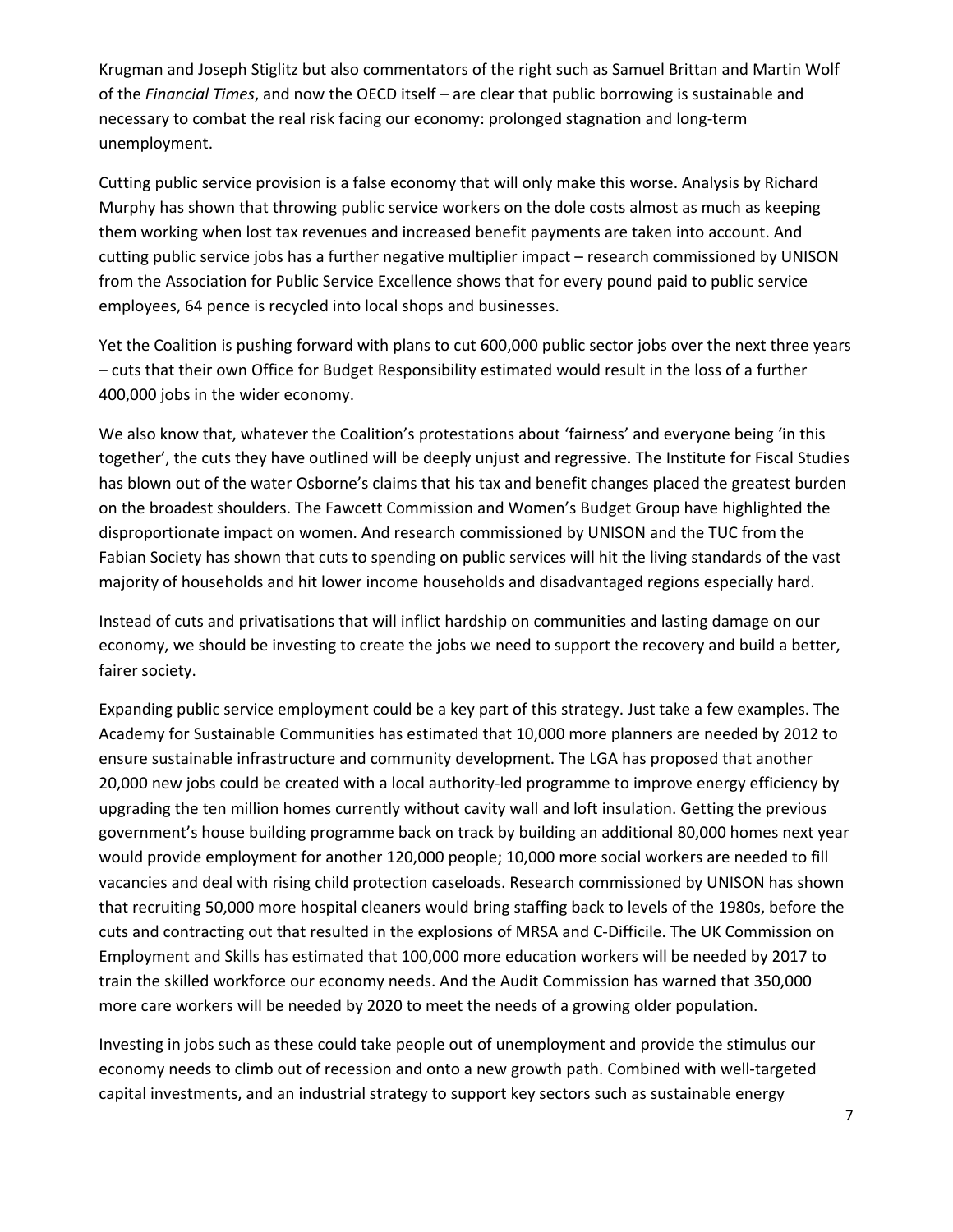generation and low carbon technologies, this would generate the prosperity we need to take care of the deficit created by the financial crisis.

And if we do need to raise more revenue, there are numerous ways of tapping the grotesque incomes and unprecedented accumulations of wealth that are currently concentrated in the hands of a tiny super‐ rich minority and the major banks and corporations. As things stand the public loses tens of billions every year through tax evasion and avoidance by big business and wealthy individuals. Further resources could be raised with a 'Robin Hood Tax' on financial transactions and more progressive taxation of incomes and bonuses.

The Coalition's claims that their cuts are unavoidable do not stand up to scrutiny. There is an alternative, and it's one that has the potential to engage and inspire the vast majority of people in this country. Our task, then, is to get out there and organise and campaign for it. The future of our economy and our society depends upon it.

• *To support UNISON's campaign for public services and a fairer society go to www.unison.org.uk/million*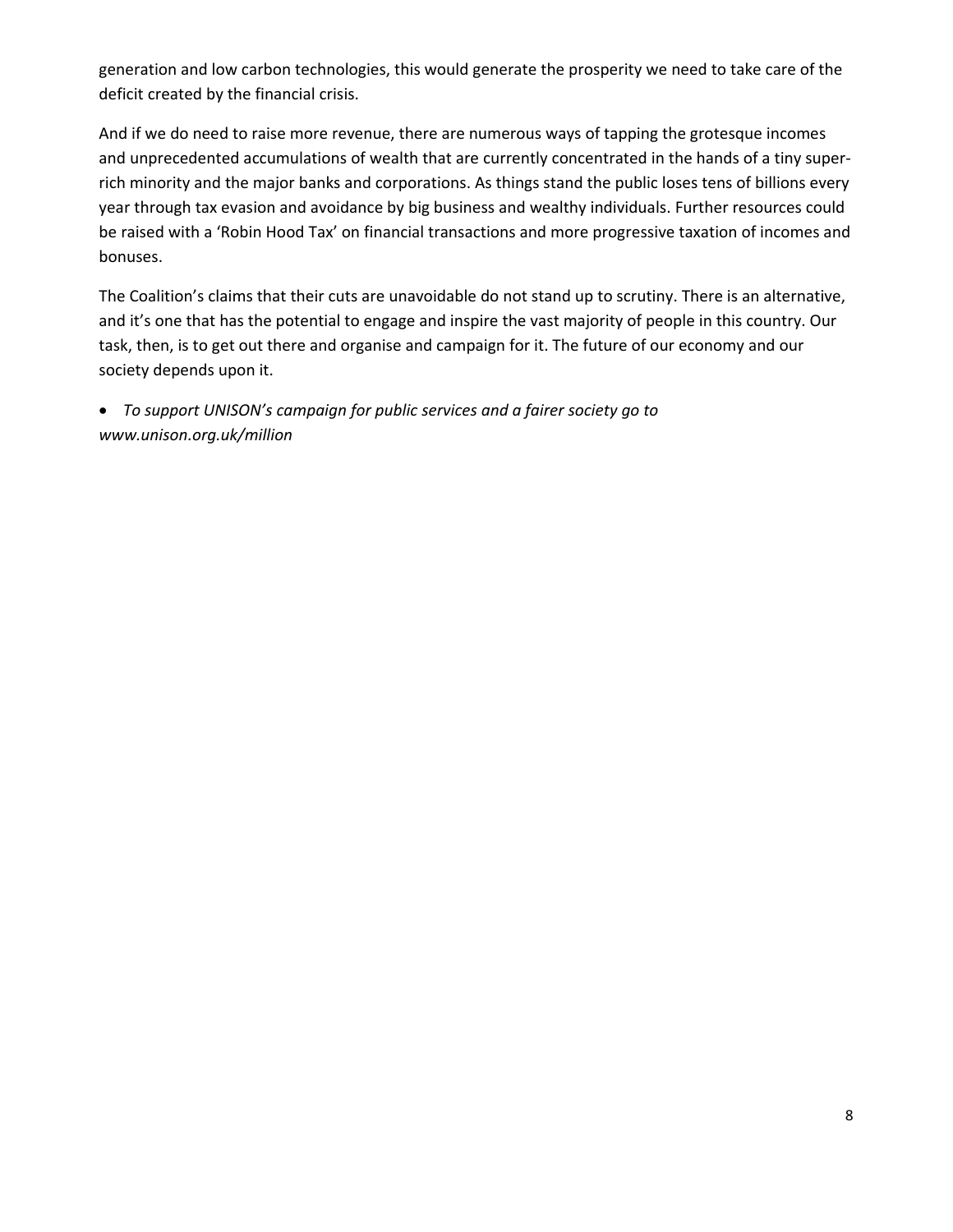# **London can't afford the cuts**

By Ken Livingstone

The scale of the government's cuts agenda is truly breathtaking. It is going to have a huge impact on London and on the quality of life of Londoners of all backgrounds.

New research I have carried out has shown the shocking extent of the axe that is set to be taken to London's public services. London accounts for the largest share of public expenditure of any region and over five years the cuts will cost the capital £45billion ‐ or £5625 for every Londoner.

This will not only damage the public services and infrastructure that those living in any modern city need but risks leaving the economy with low growth – or even a double dip recession.

Employment will be hit hard too. There are nearly 800,000 public sector workers in London ‐ accounting for 21% of employees. Cuts will worsen London's already severe unemployment problem ‐ which stands above the UK average and has done over the past 20 years.

Higher joblessness and slower growth will do nothing to tackle the deficit.

This cuts agenda is entirely ideological – there are alternatives that do not involve slashing services, jobs and pay, and that do not risk pushing us into years of low economic growth.

Any solution to London's economic problems needs to address what is causing the recession. Here both the Conservative led Coalition and the current London Mayor fail the test.

UK output fell by 6.4% during the recession with only a limited recovery from the end of 2009 onwards. The biggest component of Britain's economic downturn is the collapse in investment – over half of the decline in UK GDP is due to this fall. Nearly two‐thirds of the overall decline in economic output is due to the private sector's withdrawal of investment – with this offset to a limited degree by a modest rise in the government's own investment.

The second biggest economic decline is in consumer spending - which accounts for 45% of the fall in UK GDP.

Cutting government investment and expenditure is clearly against the interests of both Londoners and economic development. The exact opposite is needed. Fighting against these Tory cuts is therefore in the interest of Londoners and in the interests of London's economy.

9 *quality of life and create new jobs. When I was Mayor, London won the Olympics and Crossrail construction. Both are creating 1000s of jobs in London during the downturn. The urgent task for the Mayor is… new infrastructure projects to improve the*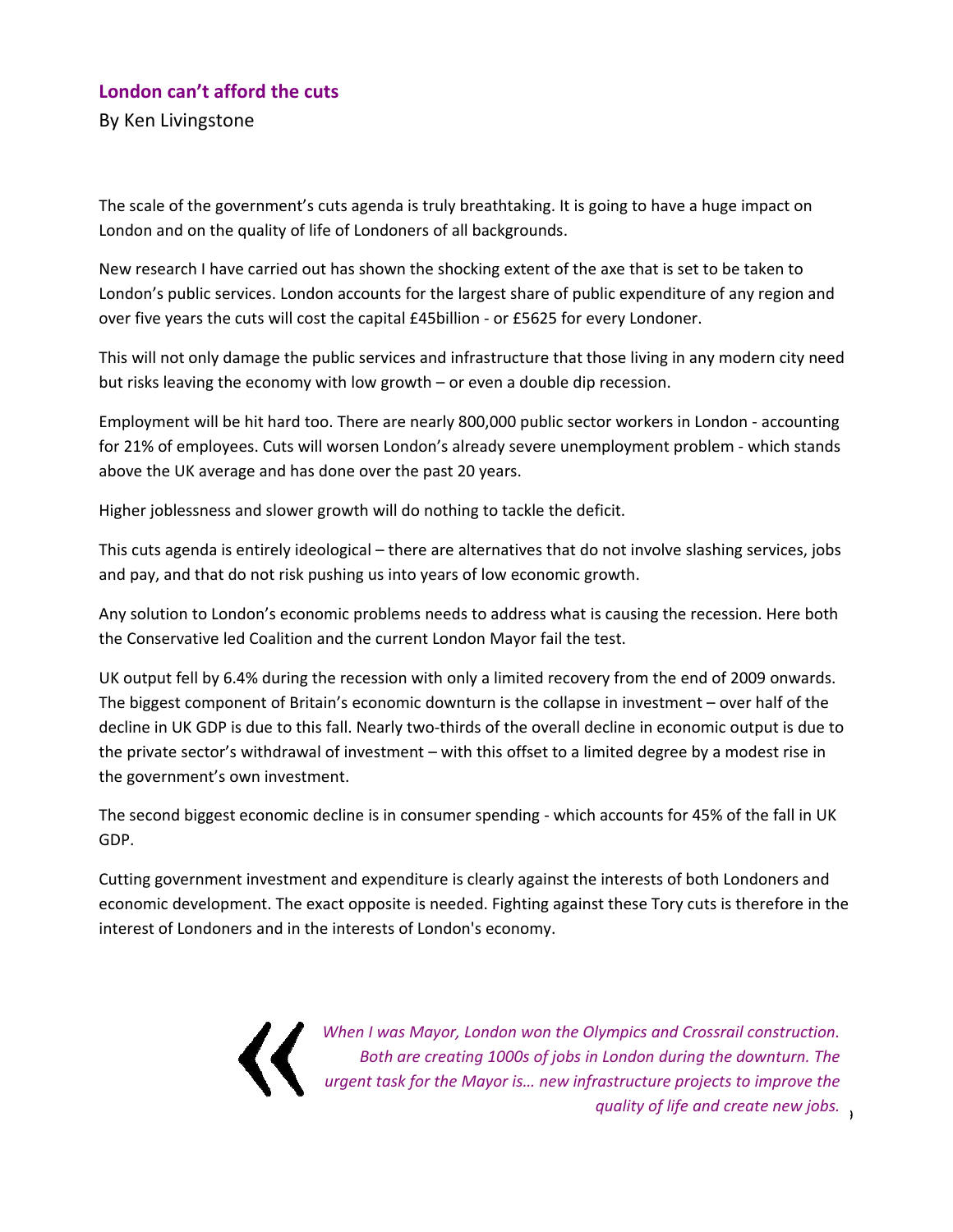All the powers of the Mayor ‐ both direct powers and the influence of being Mayor in a city with a bigger economy than some European countries ‐ should be being used to promote growth and to win the case for large scale infrastructure schemes.

During the period when I was Mayor, London won both the Olympics and Crossrail construction and both are creating thousands of jobs in London during the downturn. The urgent task for the Mayor of London is creating a new consensus across London – from the poorest communities to London's companies ‐ for new infrastructure projects to improve the quality of life in London and create new jobs.

It is also essential to ensure that all Londoners benefit to the greatest degree possible from growth in London's economy. For example, I ensured that Crossrail would reach not only the City of London but also the poorest areas of London.

In contrast Boris Johnson began taking his axe to services in London even before his Party formed the government: cutting police numbers, failing to guarantee the future of safer neighbourhood police teams, reducing financial backing to the police service.

He is gutting the Transport for London investment programme including key outer London transport links. Johnson has concentrated cuts in infrastructure in the less well‐off parts of London and on vital schemes such as the extension of the Croydon Tram and the extension of the DLR to Dagenham Dock have been abandoned.

The Mayor also has significant direct powers over budgets which affect fares, housing, training and other key issues for Londoners. These can either be used as much as possible either to protect Londoners from the effects of the Tory cuts or to worsen their effects.

As Mayor I oversaw the highest levels of house building in London for thirty years, free travel on the buses for those under 18 was introduced and initiatives such as the living wage were delivered.

Boris Johnson has used the direct powers of the Mayor to protect the richest Londoners and to transfer the burden of the crisis onto ordinary and the lowest paid Londoners ‐ exactly the policies that are now being pursued by the Tory dominated government with, for example, the VAT increase.

Nothing shows that more clearly than fares policy. Bus fares, the means of transport used not only by the greatest number of Londoners but by the poorest Londoners, were unnecessarily raised by as much as 20% this year alone.

However the proposal for a £25 a day tax on the most polluting gas-guzzlers, which would have brought in up to £50million, has been scrapped.

These priorities must be reversed. Londoners on normal and low incomes must be protected while those on the highest incomes, or who engage in environmentally damaging activity, must bear the greatest burden.

Another vital task for the Mayor on which Londoners' future prosperity depends is to understand the new shape of the world economy and to orientate to this.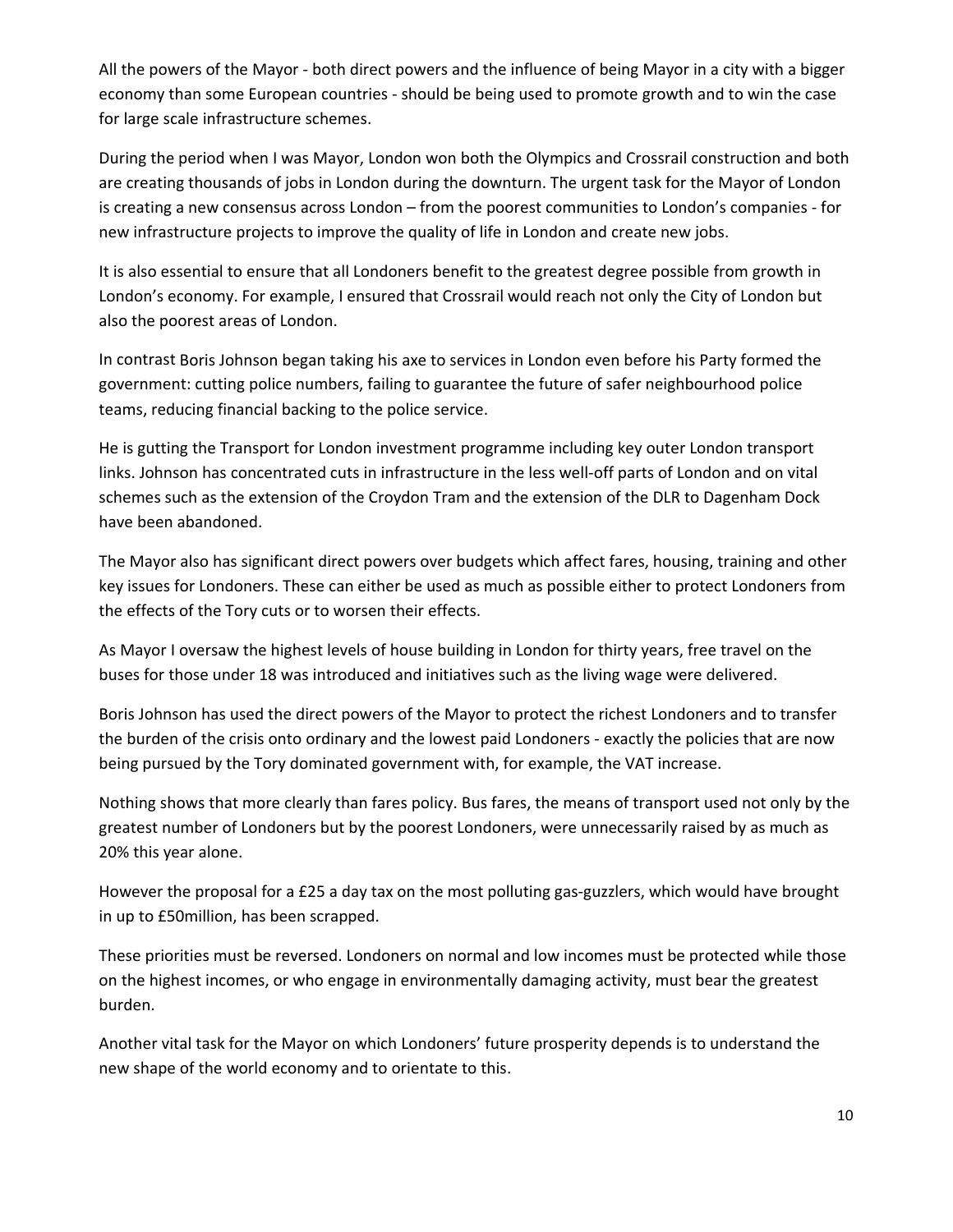The world economy is going through a once in a century transformation with the rise of the rapidly growing Asian economies – above all China and India and also the emerging Latin American economy. This is a trend that will only continue to develop. The Mayor should be promoting London around the world as a city where companies can invest.

With this approach of investment not cuts, protecting the income of the working people and orientating to the growing parts of the world, London's economy can be protected in the interests of all Londoners.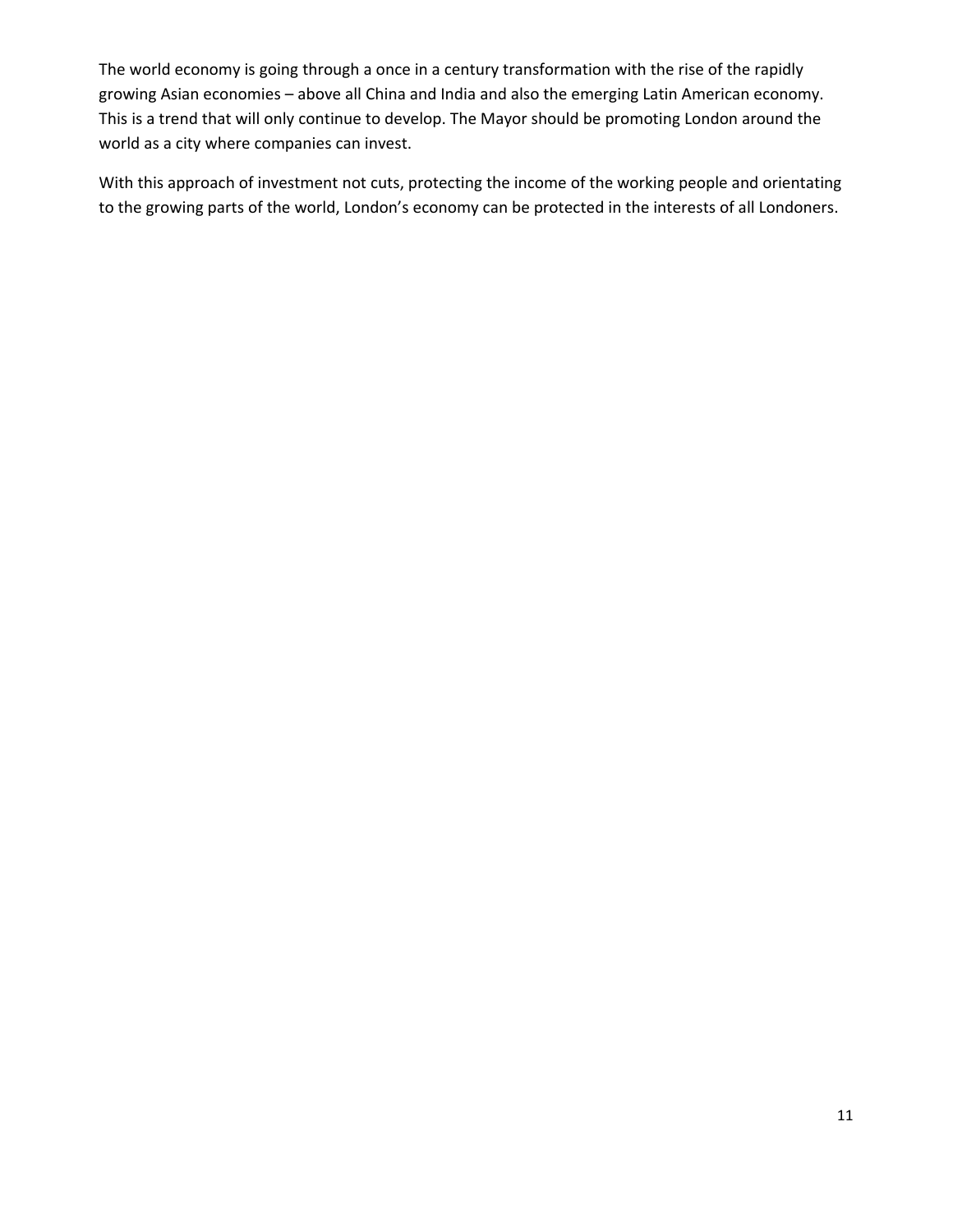# **Cuts will hit women hard**

By Diane Abbott MP

There is no doubt that the Coalition government's economic strategy will hit the poorest hardest. Despite the protestations of George *"We are all in this together"* Osborne and his Liberal Democrat allies, the budget was fiercely regressive.

One way of illustrating this is to examine the impact of the budget on women and families. The figures are frightening. The bulk of the impact will be felt by women: 72% of the cuts will be met from women's income as opposed to 28% from men.

There is a whole series of taxation and benefit changes that will hit women harder including: reductions in entitlement to Child Tax Credits; linking the indexation of benefits, tax credit and public service pensions to the (lower) Consumer Prices Index rather than the Retail Price Index; the cuts in Housing Benefit; freezing Child Benefit and restricting eligibility to the Sure Start Maternity Grant.

Some of these changes seem technical but the ultimate effect will be to take billions away from women. This is because a larger share of women's income is made up of benefits and tax credits: one‐fifth for women compared to one‐tenth for men.

But it is not just the cuts in tax credits and benefits that will hit women hard. The cuts in the public sector will be a hammer blow to women. In the public sector 65% of the workers are women.

And, just like the government's public sector cuts in general, the effects will not just be felt by women working in the public sector. In all the comments on the public sector cuts, what has not been sufficiently recognised is that millions of jobs in the private sector depend on public sector contracts. This is particularly true of local authorities. Ever since Thatcher there has been a tide of privatisations in the public sector. Currently most jobs in childcare and social care are in the private sector. And the majority of these workers are women. Cuts in local authority funding mean that many of these women face either losing their jobs altogether or having their terms and conditions squeezed.

Yet the Tories and their allies have been successful in depicting the cuts as merely being a matter of sweeping out bureaucrats in bowler hats. Relentless propaganda in newspapers like the Daily Mail, encourages people to focus on the more ludicrous public sector job titles in the job advertisements in the Guardian. Usually these jobs are perfectly reasonable jobs under over‐fanciful titles. But they are always cited as examples of public sector "waste".



*We need to make the case that we will not cut our way out of this recession and that women and families should not pay the price for the irresponsibility of bankers.*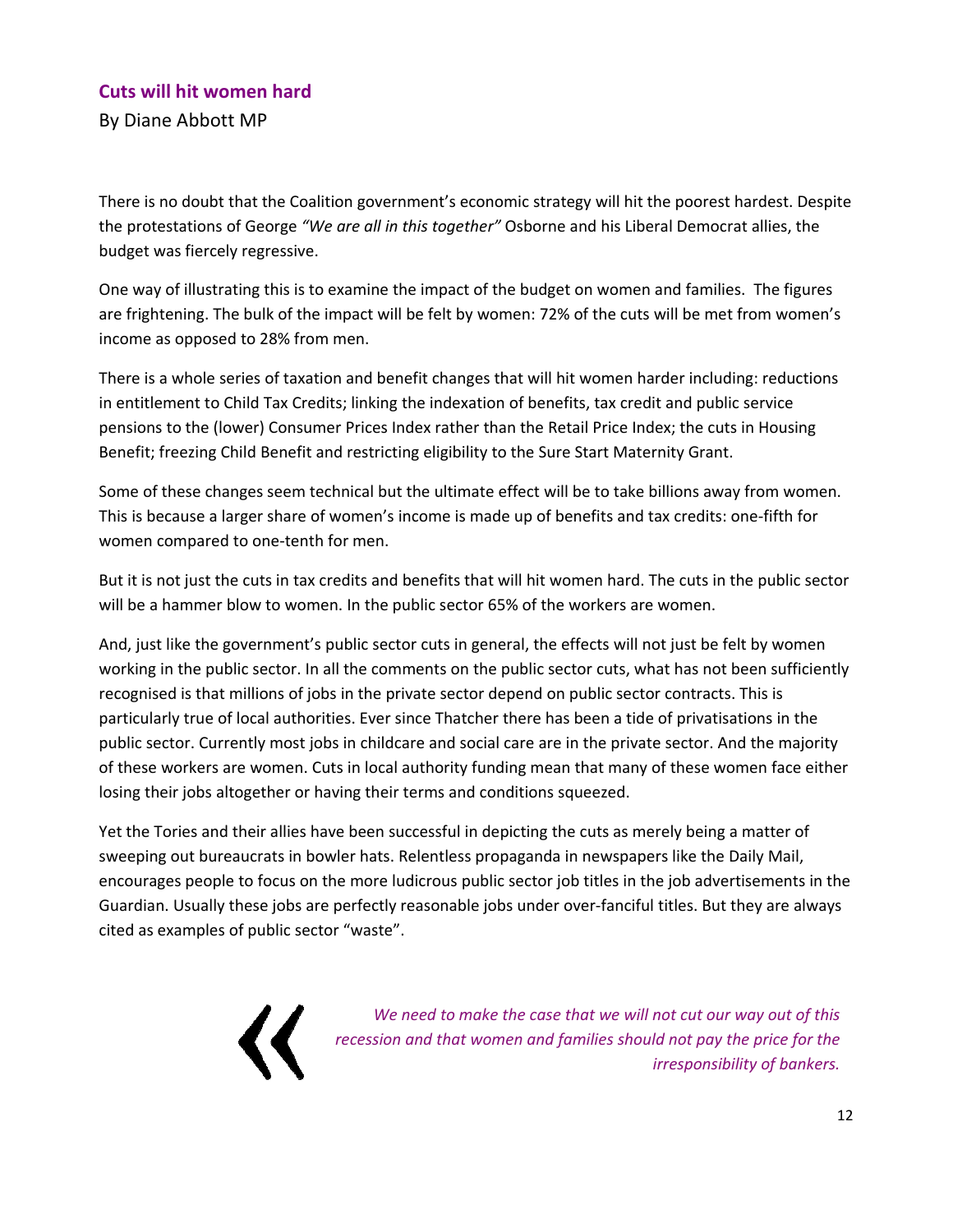Alongside the anti‐public sector worker propaganda, Cameron is pushing his idea of a "Big Society". He presents it as empowering people to take over from the bureaucrats. In fact it is all about a "cut‐ price" welfare state. He does not want voluntary workers to supplement the state or to innovate. Cameron wants voluntary work to substitute for the state.

The truth is that ordinary people (particularly single mums) do not necessarily want come home from their shift at work and take part in meetings to run their local school. Furthermore, in the cultural mosaic that is our inner cities, the type of groups that will take it on themselves to run local services will not necessarily be representative of the community as a whole. In Cameron's "Big Society" marginalised groups will be even more peripheral. And "time‐poor" single mums will probably be the most marginalised of all. But denigrating public sector workers and peddling the (superficially attractive) idea of the "Big Society" is all part of softening voters up for massive public sector cuts and a permanent shrinking of the welfare state.

So it is vital that Labour is not forced on the defensive in the debate about the Coalition government's economic policy. To have any credibility attacking the Coalition government now, we have to offer a genuine alternative.

We need to make the case that we will not cut our way out of this recession and that women and families should not pay the price for the irresponsibility of bankers.

We have to make the case for investment and point out that investing in public sector services like schools and hospitals actually creates jobs in the private sector and generates growth in the economy overall.

Nobody disputes that we need to take tough action to deal with the deficit. But at the very least we should consider raising a larger proportion of the money from increases to taxation. This is not about increasing the tax burden on ordinary people. We could consider increasing the levy on the banks.

There is a responsibility on all of us in the Labour movement to make the "Investment not Cuts" case with renewed vigour. The life-chances of millions of women and children depend on it.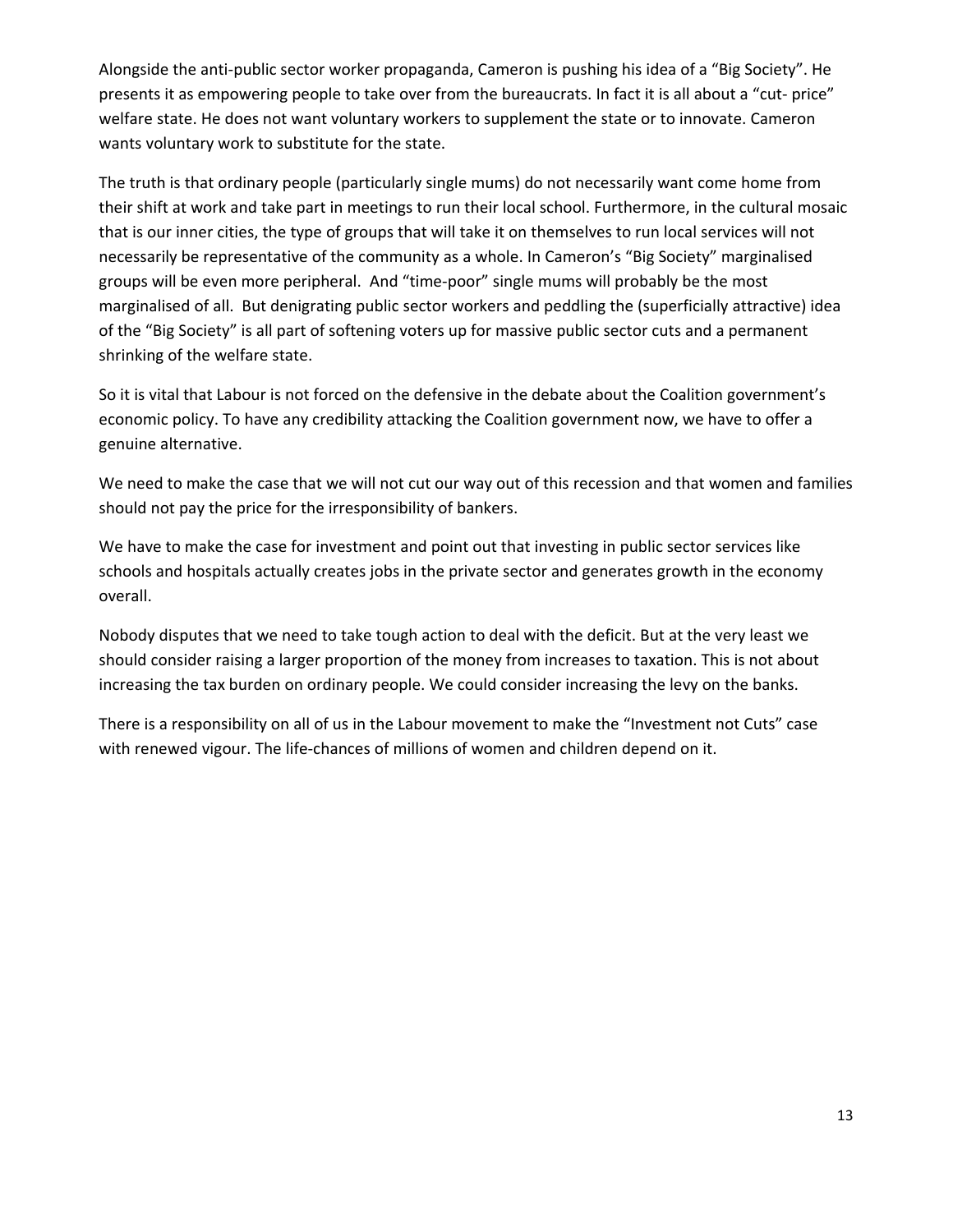# **The case for a Green New Deal**  By Caroline Lucas MP

The coalition is presenting its austerity measures as inevitable. But let's be clear, the cuts are an ideological choice: Tories and economic liberals *like* to cut public spending.

They're equally disingenuous when they talk about "fairness". "We're all in the same boat", Clegg says, but he's forgetting that while some are in First Class there are a lot more in Steerage. And, as the nature of the cuts becomes clear, and their disproportionate impact on the poor even clearer, it's apparent that the latter are not even to be guaranteed lifeboats.

No-one would deny that the economy is in crisis. But there are serious concerns over the government's draconian cuts strategy. And at the same time we're facing another crisis – climate change – and the effects of climatic instability will hurt far more people and make themselves felt for a lot longer than the deficit crisis.

So here are two problems, each massive in its own right – and in combination greater still, because the government's cuts are already weakening its efforts to help tackle climate change, while climate change will inevitably cause huge economic damage.

And let's add a third problem, because whatever solution we propose we need to make sure it's fair – both for moral reasons and because the public will have to find it acceptable.

Fortunately there is a way of dealing with this triple crisis in an integrated fashion – through a "Green New Deal"<sup>5</sup>. I don't mean the government's so-called "new green deal", which is a typically inadequate Tory plan, which fails in scope and ambition. By Green New Deal, I mean a radical plan for addressing the climate crisis that would help recession‐proof the economy, create huge numbers of new jobs, and help those in fuel poverty.

Of course, to implement a Green New Deal you have to be prepared to intervene in the economy far more than New Labour was. And to help fund it, you need to break an even bigger taboo – you must tax the people who can afford it, including cracking down on the billions lost in tax evasion and tax



*It may be ideologically unfashionable to admit it, but government spending can rescue the economy from recession and set it onto a new path of development.*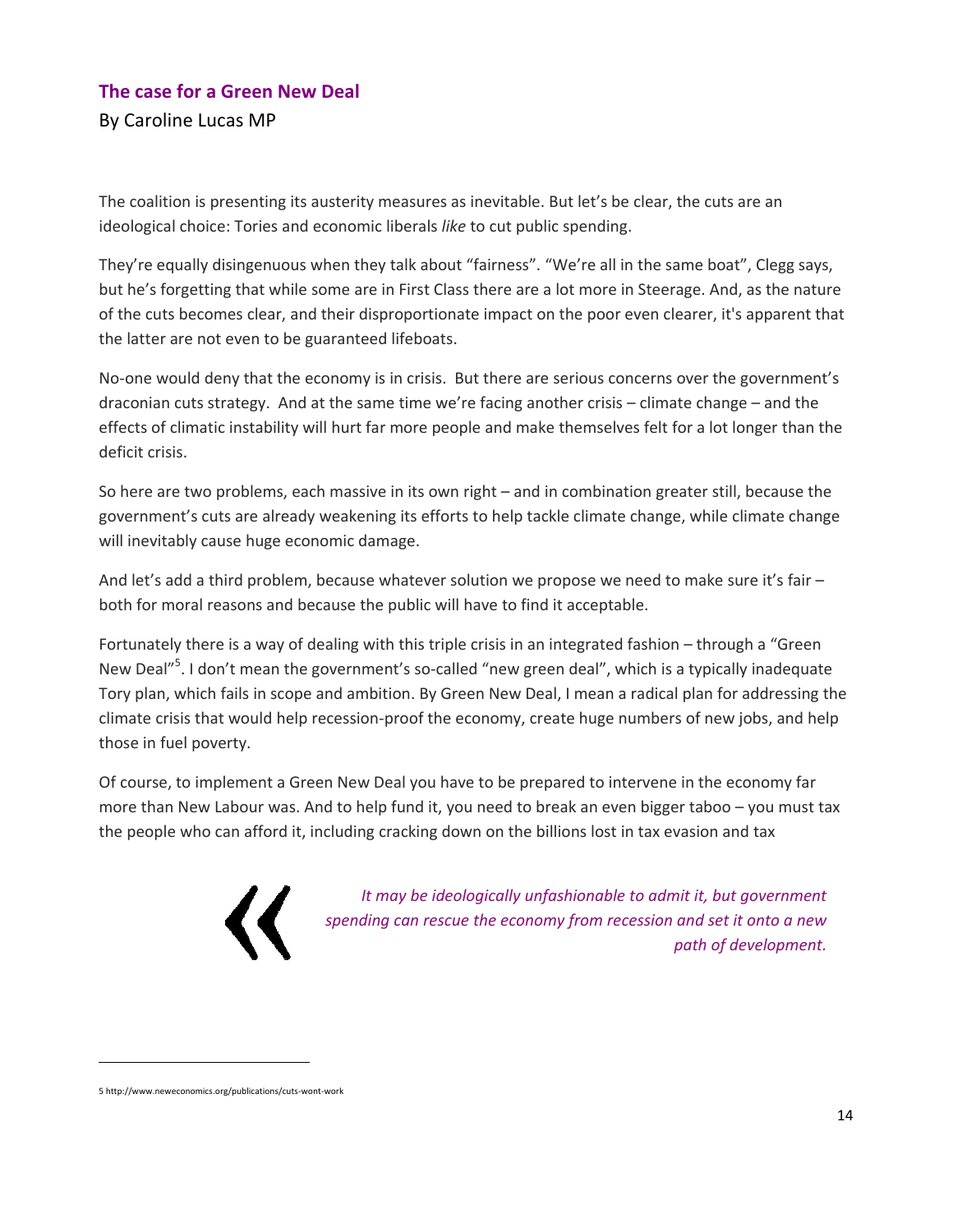avoidance. So here's a proposal. The Green Party's 2009 election manifesto<sup>6</sup> contained a £44bn "Green New Deal" spending package focused on both the recession and the climate crisis. The idea was to start radically and rapidly transforming the UK economy in order to slash emissions by investing heavily in lowor zero‐carbon alternatives.

It was calculated that the package would generate just over a million new jobs and training places for engineers, builders, plumbers, fitters, mechanics, public transport workers, and also in associated management and training or education roles. We showed how to pay for it partly through cutting things like Trident and ID cards, partly through higher taxes on higher incomes and partly through borrowing.

Of course, helping hundreds of thousands of people into work would slash expenditure on benefits while increasing tax revenue. Tremendous social benefits would ensue, including making sure every home in the country is warm and energy-efficient, ending fuel poverty, hugely improving public transport, stabilising energy costs, and ultimately providing the energy security you can't have if you depend on fossil fuels.

A year later, with more information on the state of the deficit to take into account, the Green Party's 2010 election manifesto<sup>7</sup> was still able to show a plan for a million jobs with all of the above social, environmental and economic advantages, costed taking into account the deficit situation and able to render the UK economy proof against the double‐dip recession that increasing numbers of economists were warning about.

The benefits of this package are indisputable. What about the costs?

Well let's look more closely at the taxation aspect $^8$ . And let's start not with the rate of tax, but with tax evasion and avoidance – which HM Revenue and Customs themselves admit come to at least £40 billion a year. In November 2009 they also admitted there was £28 billion of unpaid tax owing to them. Shocking as these numbers are, some experts have suggested that tax evasion – deliberately breaking the law to not pay tax – might be as high as £70 billion a year and tax avoidance – exploiting loopholes in tax law – might be £25 billion a year.

Ironically whilst these appalling losses to the nation's coffers are occurring, HMRC is looking to cut 20,000 of its staff – close to one-quarter of the total. That is, through cost-cutting the government is weakening its own ability to raise the cash that would avoid this and a lot of other cost-cutting too. This programme should be reversed, staff re-employed, and local tax offices re-opened in order to tackle tax abuse.

That would be fair and reasonable – far more so than public spending cuts that inevitably impact most on people on lower incomes, who depend on public services the most. Why should they be the ones to pay

<sup>6</sup> http://www.greenparty.org.uk/assets/files/EU\_Manifesto\_2009.pdf

<sup>7</sup> http://www.greenparty.org.uk/assets/files/resources/Manifesto\_web\_file.pdf

<sup>8</sup> See Cuts: the callous con trick, written jointly by tax expert Richard Murphy, Colin Hines of Finance for the Future and Caroline Lucas MP. It can be read at

http://www.financeforthefuture.com/TaxBriefing.pdf.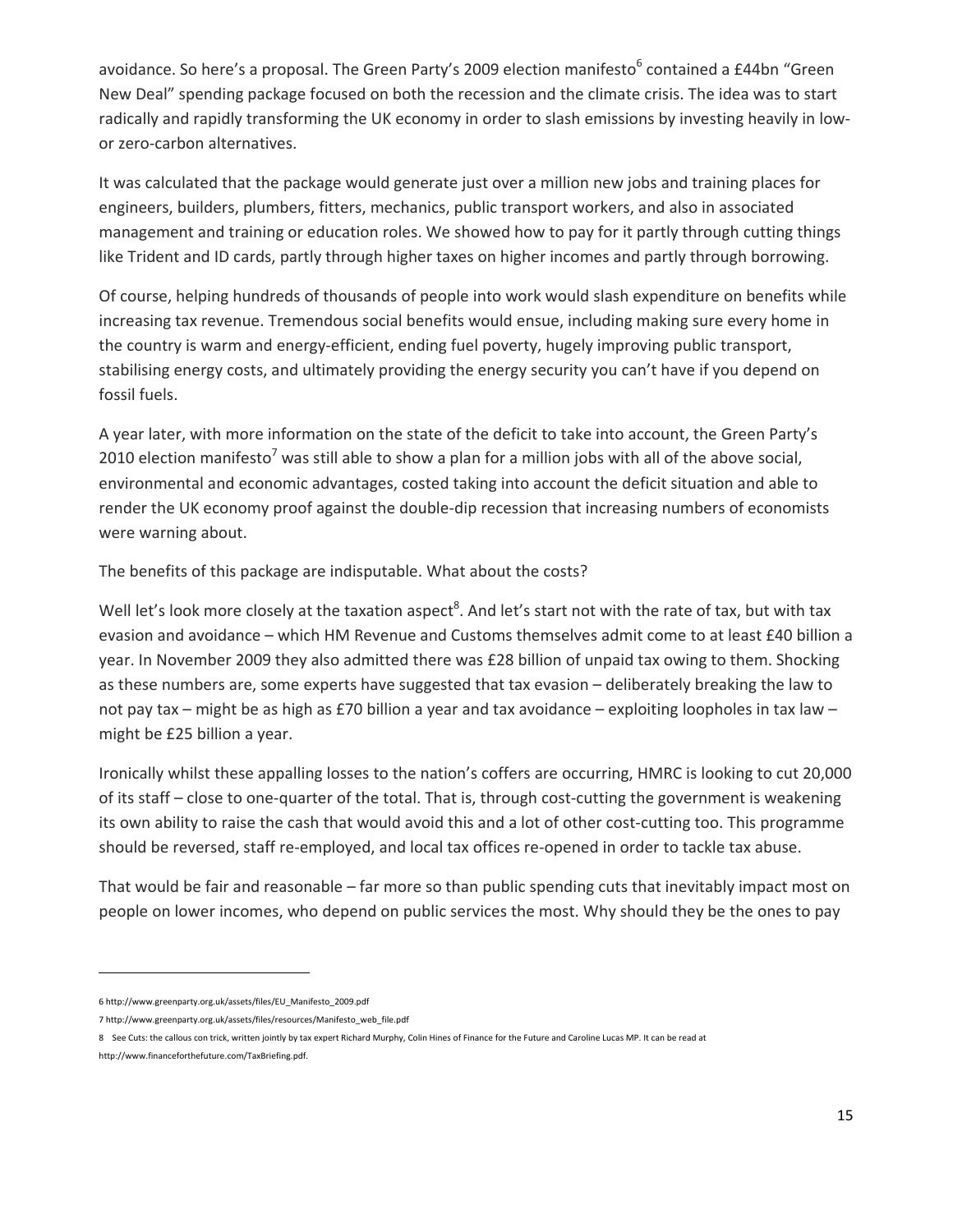the highest price for the recent excesses of the bankers? I would argue that we should instead ask those who are best able to pay to foot the bill for the economic reorganisation that we need.

It may be ideologically unfashionable to admit it, but government spending and decision‐making really can rescue the economy from recession and set it onto a new path of development that is both socially just and ecologically sustainable, geared to meeting human needs equitably within the constraints imposed by our resource‐base.

A full‐blown Green New Deal could re‐launch the UK economy in the right direction to not only play our own part in cutting CO2 emissions, but in demonstrating to the world the social and economic benefits that can accrue from doing so. And in the process, we could make the UK economy a lot fairer as well.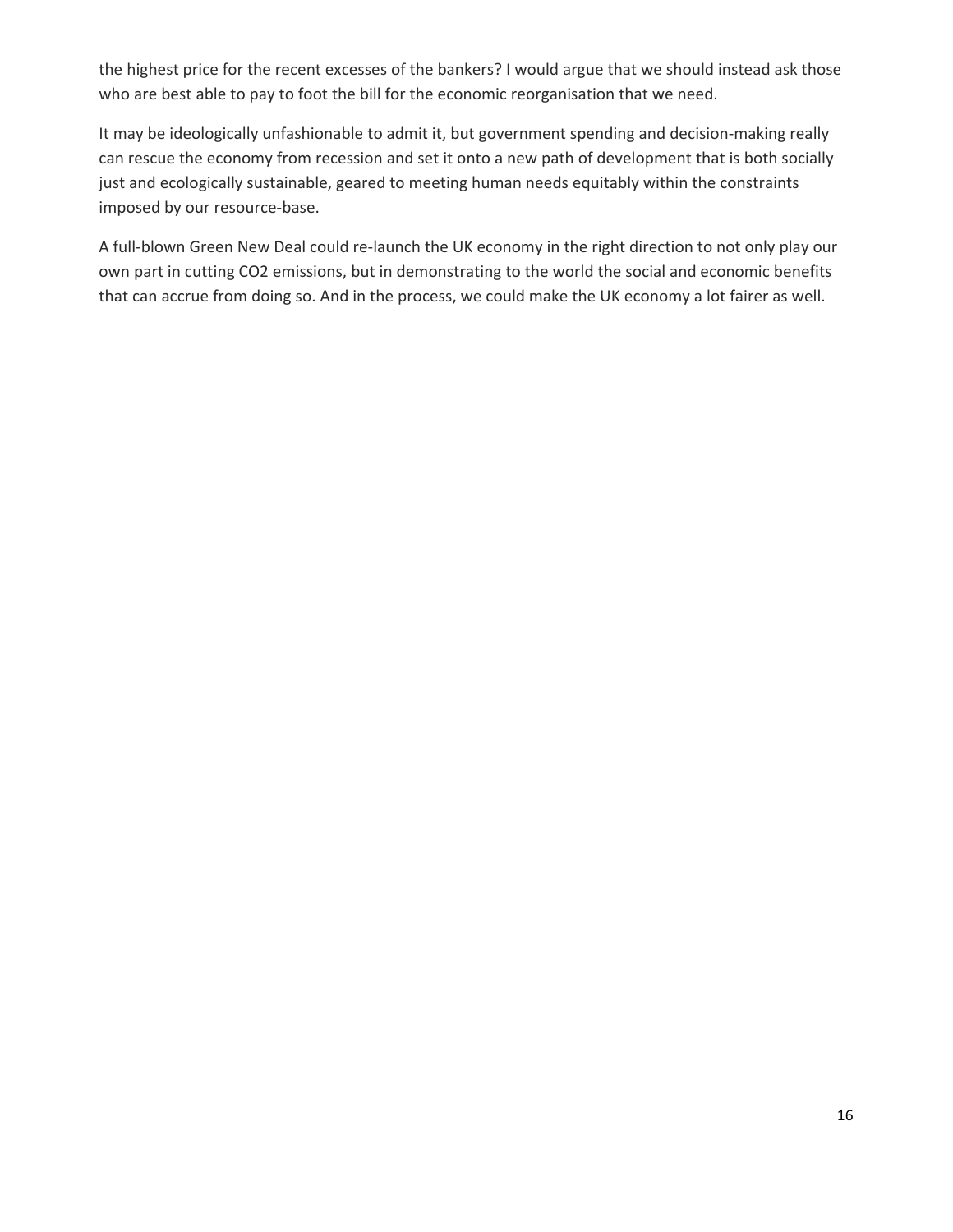# **Education cuts will hurt growth now and in the long term**

By Sally Hunt, UCU general secretary

We are being told that making huge 25% cuts to vital services is not why our politicians went into public service. We are being told that they are being made because they are necessary. We are being told we are all in this together.

Those arguments might be a little more convincing if George Osborne's first action as Chancellor hadn't been to promise to slash corporation tax for the biggest profit makers in the City to the lowest levels in the world, while delivering a budget described by the Institute of Fiscal Studies as 'clearly regressive'. The IFS went on to say that the cuts in welfare will mean that working families on the lowest incomes, especially if they have children, will be hardest hit.

As the cuts start to bite anyone who is still under the illusion that 'we are all in this together' will soon realise that we are not. When promises are broken over winter fuel allowances for pensioners and pupils have to wear their coats during lessons because school buildings are not being rebuilt, people will be angry.

Against this backdrop Nick Clegg is trying to get social mobility back onto the political agenda. While there may not be one silver bullet to sort out social mobility, experts agree that education is the closest thing we've got. Therefore to treat education as just one more area for budgetary pruning will meet neither the needs of individuals and their families, nor those of society in general.

We cannot afford to waste this opportunity to invest not just in the country's infrastructure, but also in the areas that we will need to develop if we are to compete in the future. High-speed rail, broadband expansion, the green economy; we should be helping people secure places at university or high‐level vocational qualifications. We can only do that through investment ‐ not cuts.

The students of today are the doctors, nurses, social workers, engineers, plumbers and architects of tomorrow. As a country we must invest in them, rather than seeking to ration access to further and higher education. The real answer to the crisis is not to ask people to temper their ambition, but to invest in Britain's young people and create the extra places that are in such demand.

Too many bright teenagers have been left with no educational place this summer and must now chance their arm in the most competitive job market for years. The Coalition government's refusal to fund



*Other countries are preparing to play a leading role in the new knowledge economy while we risk consigning a generation to the scrapheap of inactivity and being left behind.*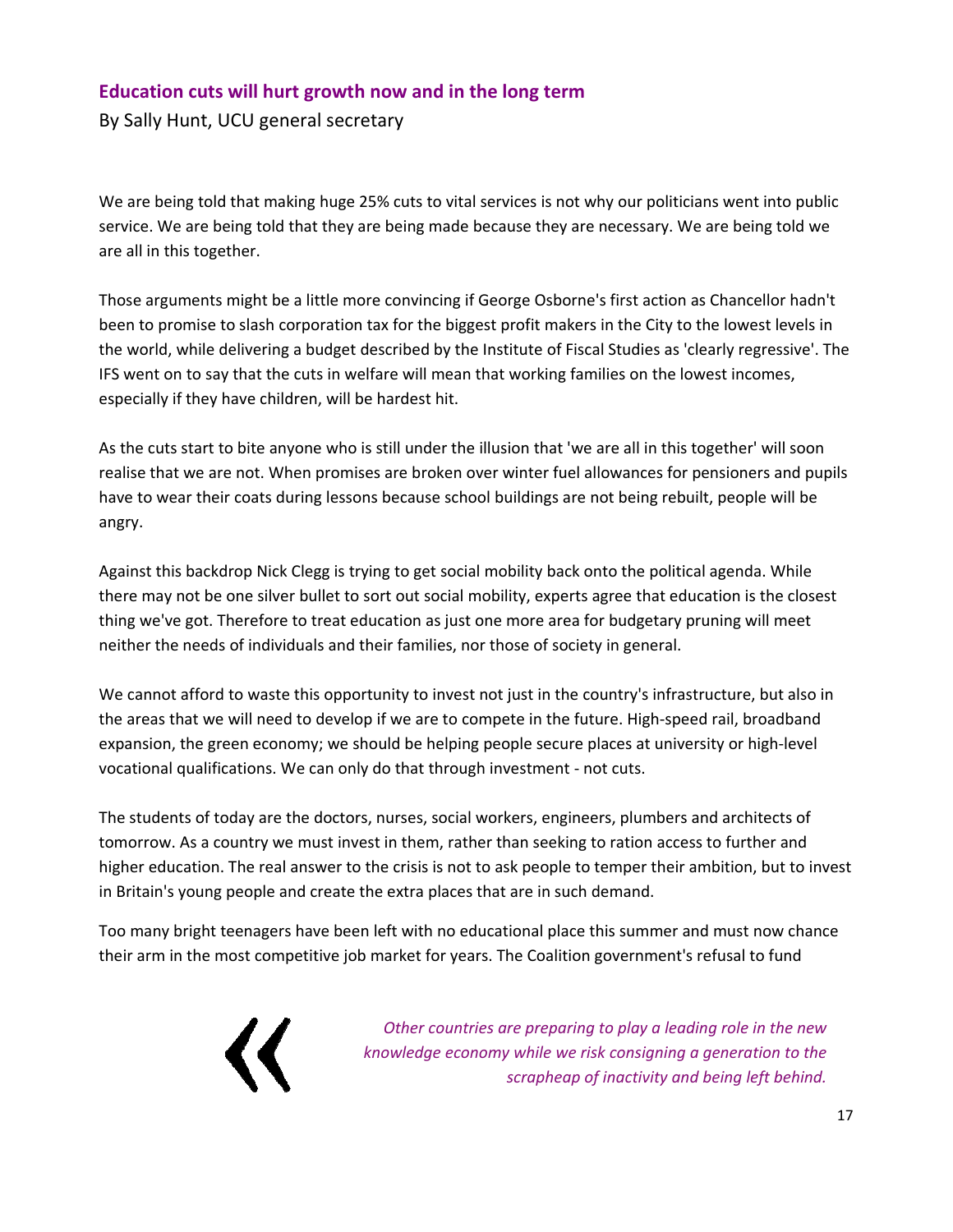sufficient university places this summer will come back to haunt the country.

Unless urgent and decisive action is taken to reverse the punitive cuts planned for education then the situation is going to get much worse. Other countries are preparing to play a leading role in the new knowledge economy while we risk consigning a generation to the scrapheap of inactivity and being left behind.

President Obama clearly stated America's aim to produce the most graduates in the world. He recognises the need for a highly skilled future workforce. Our competitor countries are investing in education and skills and it is extremely worrying that our government is not. The scandal of the lack of university and college places this summer exposed the coalition's failure to understand the collateral damage of funding cuts.

It is not enough for the government to parrot the lazy 'no money left, so students must pay' line in certain sections of the press. The challenge of who pays for higher education was clearly laid out in a landmark report from Lord Dearing back in 1997. He said the main beneficiaries of a university education had to pay their fair share.

Since 1997 students have been hit with university tuition fees, followed by top-up fees while there has been continued state support. What we have not seen is any real contribution from the third beneficiary identified by Lord Dearing ‐ the employer.

UCU recommends raising the level of corporation tax in the UK to the G7 countries' average. This simple 'business education tax' would raise enough money to abolish all university tuition fees and would still leave our rate of corporation tax lower than that of France, Japan and the United States.

It would also leave corporation tax at a lower rate than when the Tories were last in power and would actually add some substance to the ridiculous claim that we are all in this together. Crucially, it would only hit the really big players ‐ those earning more than £1.5m a year in profits ‐ leaving 96% of companies in the UK unaffected by the change.

Our proposals are part of an emerging consensus that business must pay its fair share.

We have seen the hugely popular Robin Hood Tax, the backlash against bankers' bonuses and a special tax from Tory Mayor of London, Boris Johnson. Johnson's 2p in the pound tax on central London businesses has been introduced specifically to fund a project that the businesses will benefit from. The difference between Boris's tax and our tax is that one in five businesses will be hit by his tax; just one in 25 will be hit by ours.

The business education tax proposals are based on fairness. The future for the UK is as a high‐skilled knowledge economy and that requires business to pay its fair share towards something which benefits us all. We believe our proposals will be welcomed by hardworking families who want their children to benefit from education, but are put off by the potential debts created by university fees.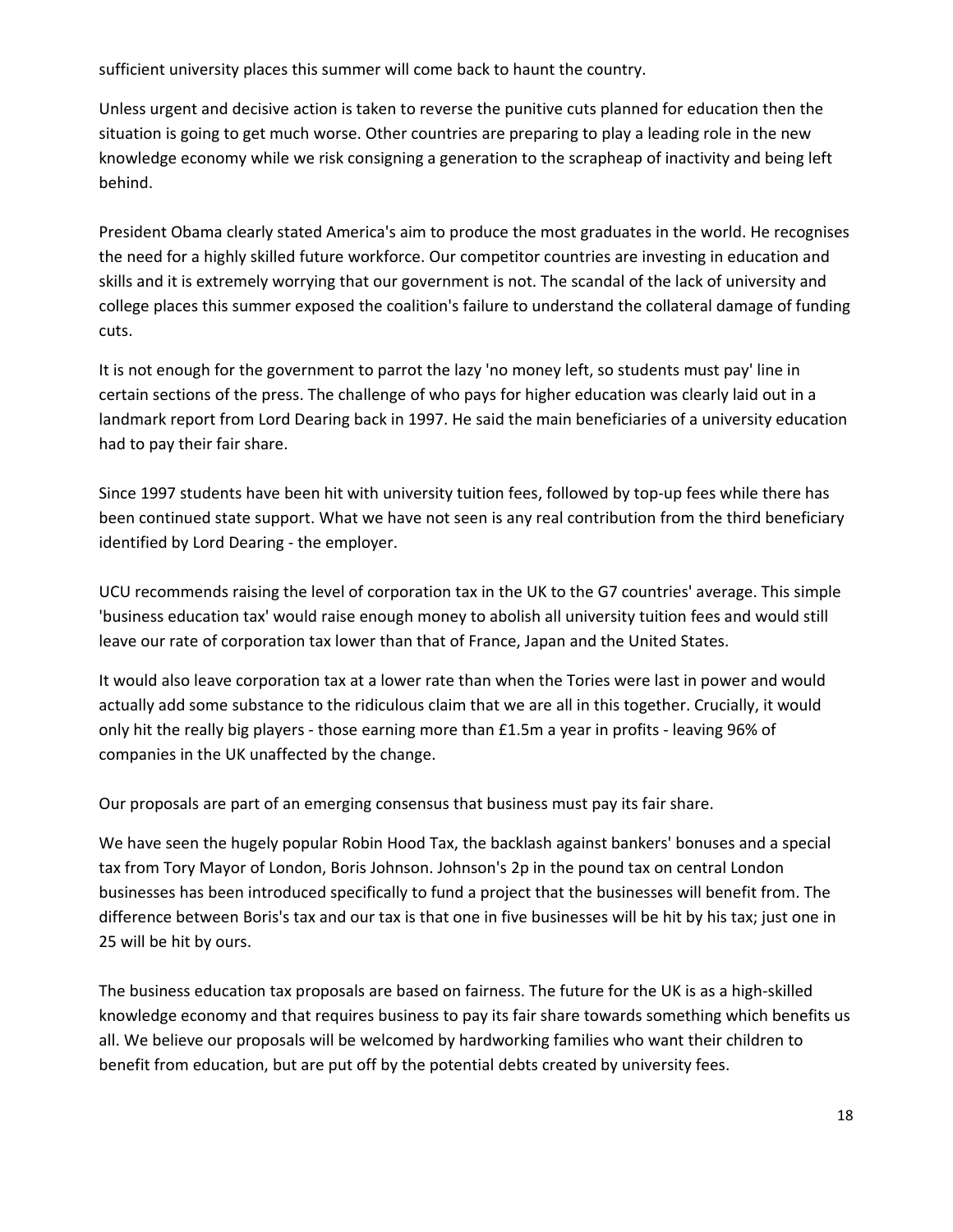# **Privatisation is not the way forward**

By Billy Hayes, General Secretary, CWU

The coalition government's proposal to cut public spending by 25‐40% represents a grave and unnecessary attack. It is dictated by the Tory's long‐standing opposition to public services.

The CWU rejects the consensus that the deficit in public finances is the decisive economic problem that we face.

The international recession – which was above all a collapse in private investment ‐ led to tax revenues to the Treasury collapsing whilst welfare payment rose due to the rise in unemployment. The deficit is a result of the crash in private sector activity. It has only been government spending that has saved the economy from depression.

The coalition government proposed cuts go in exactly the opposite direction, and threaten to tip the economy back into recession. Therefore the CWU rejects the manufactured consensus that cuts are necessary.

We believe the priority is to expand the economy out of recession. Creating jobs and increasing tax revenues, which flow from increased activity, will reduce the deficit.

Developing an alternative economic strategy to the coalition government's cuts is crucial. The Labour, trade union and progressive movements have an urgent need to outline an expansionary economic policy, which can underpin the work of local, or sector specific campaigns.

It is for that reason that we must greatly welcome the breach that Ed Balls has opened up in the coalition government's arguments. His intervention has already changed the terms of debate.

Along side this we see the first breaches in the majority public support for the cuts. The recent poll conducted by the Times, showed that a majority now felt that the cuts are too large.

For our own part, we have launched a campaign to 'Keep the Post Public'. Over the past 20 years, every opinion poll has demonstrated a large majority of the public are against the privatisation of Royal Mail. In an opinion poll in August, 51% of Tory voters opposed any partial or complete sale whilst 63% of Lib Dem voters opposed any partial or complete sale.



*The priority is to expand the economy out of recession. Creating jobs and increasing tax revenues, which flow from increased activity, will reduce the deficit.*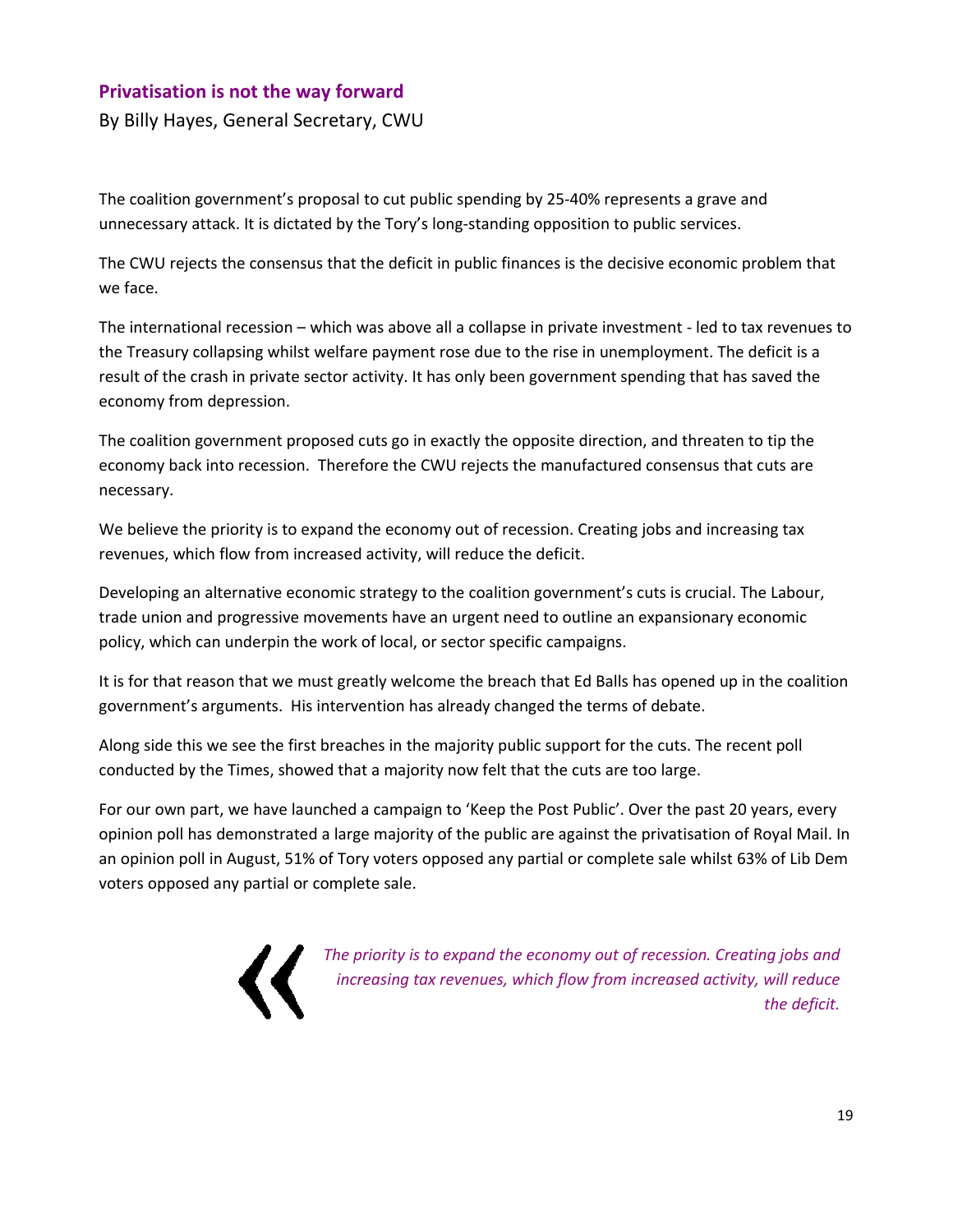Despite this public hostility, the government seems determined to sell and break up a much-respected public service. In early September, the government published a report by Richard Hooper, who had previously published a report for Lord Mandelson advocating privatisation. Presumably to embarrass senior Labour figures, the coalition government asked him to update the original report.

This is after the government had already made clear its intention to privatise Royal Mail. Hooper is acting as a match fixer – independently giving the government independent advice that the government has asked him to provide.

Well, we are not going to give him any creditability. In the past two years, the CWU has with great difficulty, negotiated a comprehensive agreement with management. This is leading to the industry being modernised over the coming three years with the full involvement of the union. This is despite the usual vile media campaign, claiming that the union is incapable of agreeing on such modernisation.

This new agreement allows for the most up to date machinery to be deployed across the industry, with the complete engagement of the union, locally and nationally. This is a fully funded programme, which Royal Mail is achieving through a commercial loan from government, which it is repaying.

Royal Mail has survived the recession better than its privatised rivals like Deutsche Post and TNT. Royal Mail increased its profits while these companies registered losses. TNT has even told the Dutch government that it may only be able to provide a delivery on three days a week.

But privatisation is a dogma for the Tories and Lib-Dems. Regardless of the facts, they brought a privatisation Bill before the House of Commons in early October.

This will start the break up of Royal Mail. Post Office Ltd – which is composed of the local Post Office branches – will remain in the public sector. As this is a loss making section with a public subvention, this is not a surprise.

Does anyone seriously think that private investors will want to continue linking Royal Mail to a loss making service? Clearly not, they will seek alternative retail networks, and there will inevitably be a massive programme of local Post Office closures.

We are also certain that private investors will seek to reduce and worsen the scope of the universal service. It will be domestic customers, small businesses and rural communities that will feel the pinch of a privatised industry. Prices will rise whilst services deteriorate.

For such reasons we will campaign hard against the coalition government proposals. We have defeated privatisation on three separate occasions. In 1994, Michael Heseltine brought in a Bill, under John Major's government. We campaigned against this and it was defeated. From 2004 – 2007, the then Royal Mail Chairman, Allan Leighton, lobbied government for a share sale. We defeated him. In 2008‐2009, Lord Mandelson brought forward a Bill to sell up to 49% of Royal Mail. We campaigned against that and defeated him too.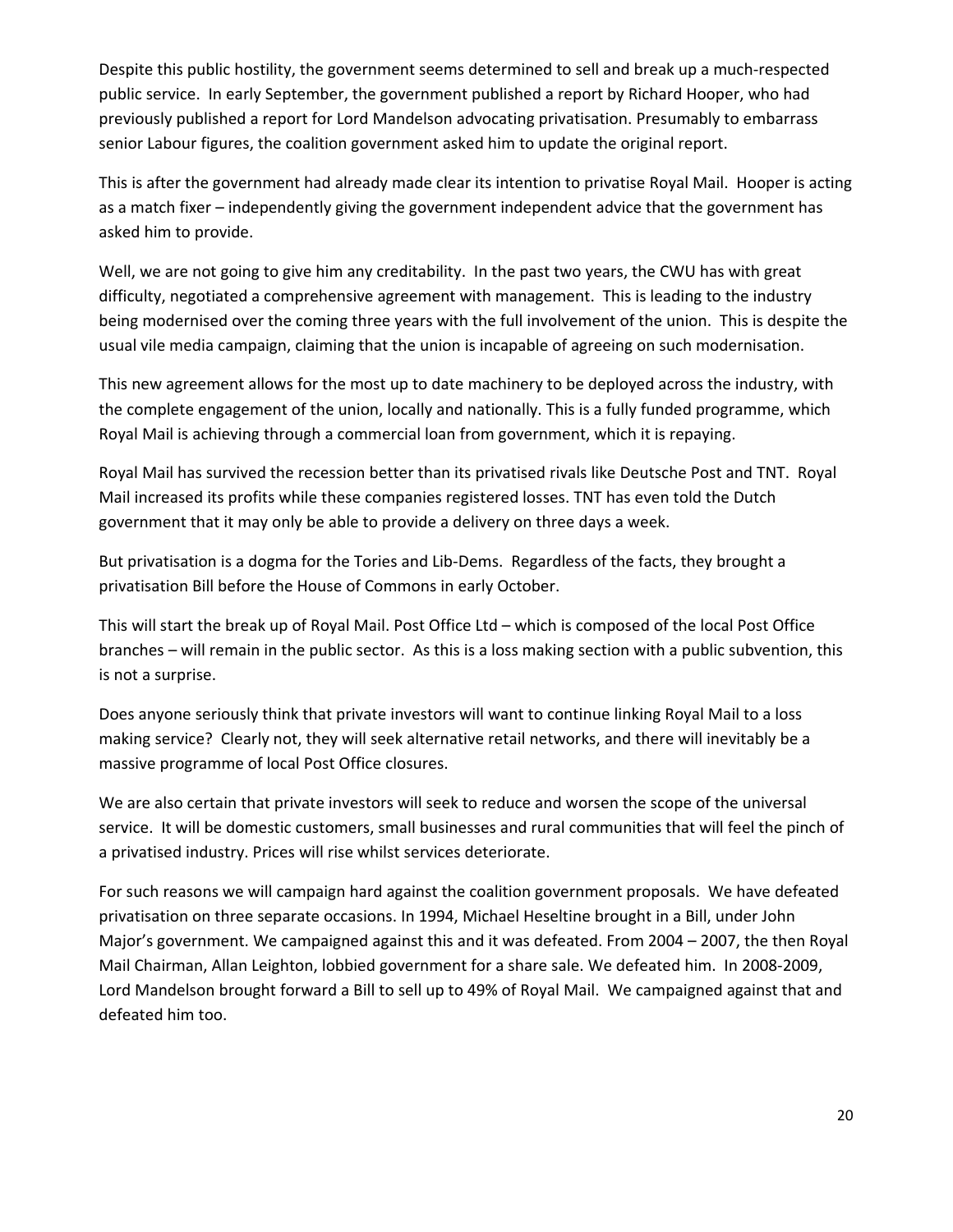Now the coalition government intends to go further still, by selling off all of Royal Mail, except the loss making Post Office counters. We know we cannot guarantee defeating the new proposals, but we have got a fighting chance.

We are asking our local CWU branches to work with organisations, campaigners and individuals to put pressure upon the government. We have identified 71 key marginals where the coalition party MPs have less than 10% majorities.

As a trade union we do have our own distinct battles to wage. But we know we cannot win these alone and that privatisation is not just our concern. Royal Mail provides a public service, which is greatly valued. We are certain that a very broad campaign is capable of defeating the coalition.

We will shortly be publishing a pamphlet laying out our vision of the new innovative Royal Mail in the public sector, we know that there is an alternative to a declining, privatised, Royal Mail and we intend to ensure that this is widely understood.

The CWU believes that the successful modernisation of a wholly publicly owned Royal Mail will form a small part of a genuine alternative economic strategy. We are committed to winning the campaign and to the promotion of the broader strategy.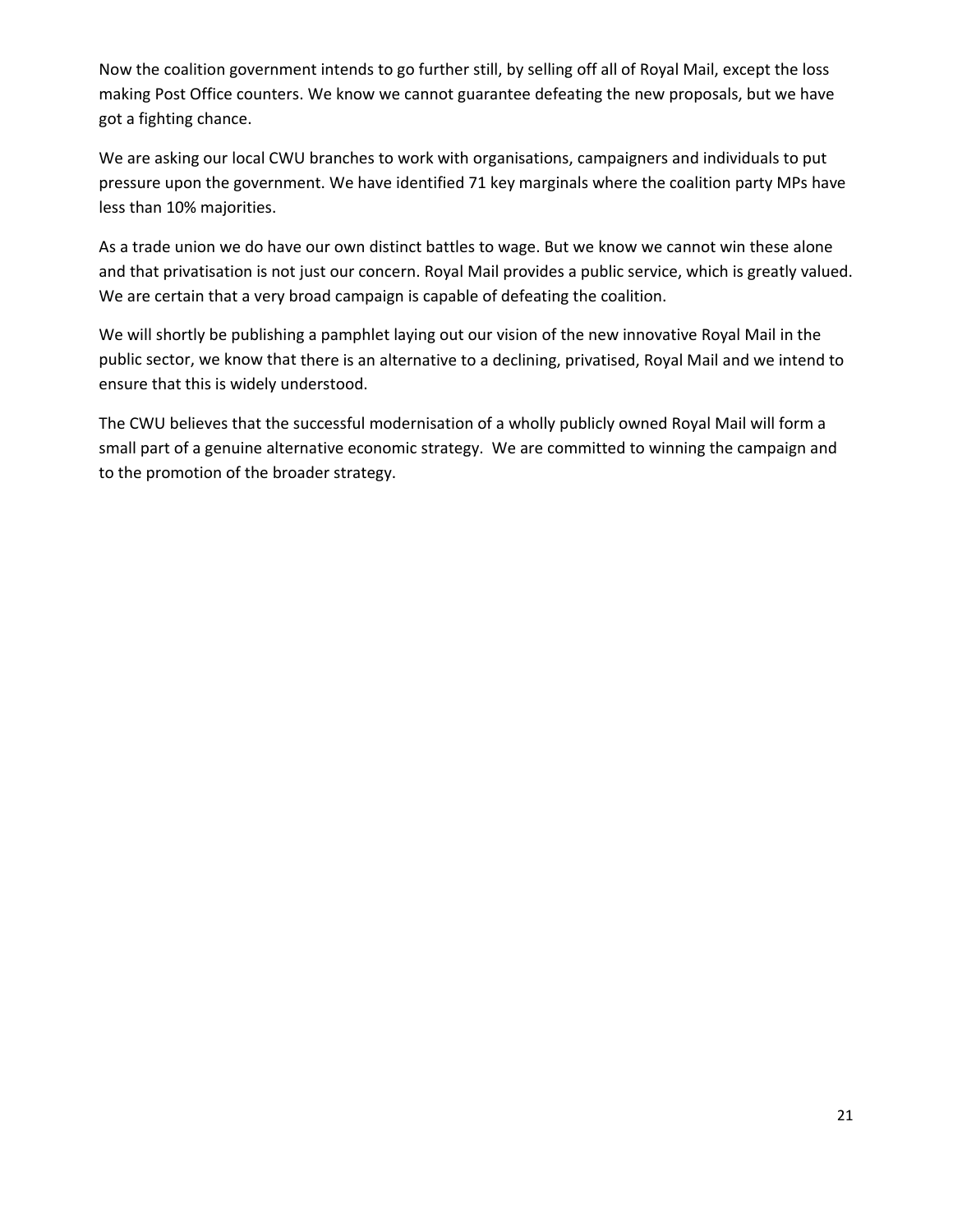# **Increasing Investment is the key to solving the crisis**

By Michael Burke

The underlying cause of the current crisis is the collapse in investment. To get the economy growing, people back into work and to tackle the deficit ‐ we need to increase investment.

Investment is a decisive area of activity, determining future prosperity. For thousands of years farmers have understood that they cannot consume all this year's crop - some of it must be stored as seed for future years. In a modern economy, the greater proportion of activity an economy devotes towards investment, the more efficient and faster-growing it becomes. By contrast, declining investment leads directly to lower growth, inefficiency, lack of competitiveness and job losses.

This is clear from the fastest growing economies in the world today, China and India. In the five years to 2008, China's GDP grew at an average annual 10.8 percent, and it invested an average of 40.7 percent of

GDP whilst India's economy grew an average 8.5 percent a year and its share of fixed investment in GDP was 31.0 percent. In the UK investment was only around 17% even before the recession leading to growth of around 2.5%.

**Recession was above all an investment collapse**



Taking the latest data for

the UK economy, the total contraction over 6 quarters of recession was £88.1bn. The economy has since recovered somewhat, but in the 3 quarters since, the economy has grown by only £25.4bn, leaving it still £62.7n below its peak at the beginning of 2008<sup>9</sup>, as can be seen in the chart.

Of that decline, fixed investment<sup>10</sup> has fallen by  $£40.6$ bn – that is nearly two-thirds of the current total decline. Even while other sections of the economy have begun to pick up, notably household consumption, investment continued to fall in the  $2^{nd}$  quarter of this year, and has fallen in 8 of the last 9 quarters. The recession is above all an investment slump.

<sup>9</sup> ONS, UK output, income and expenditure, August 27, 2010, constant 2006 prices 10 Gross fixed capital formation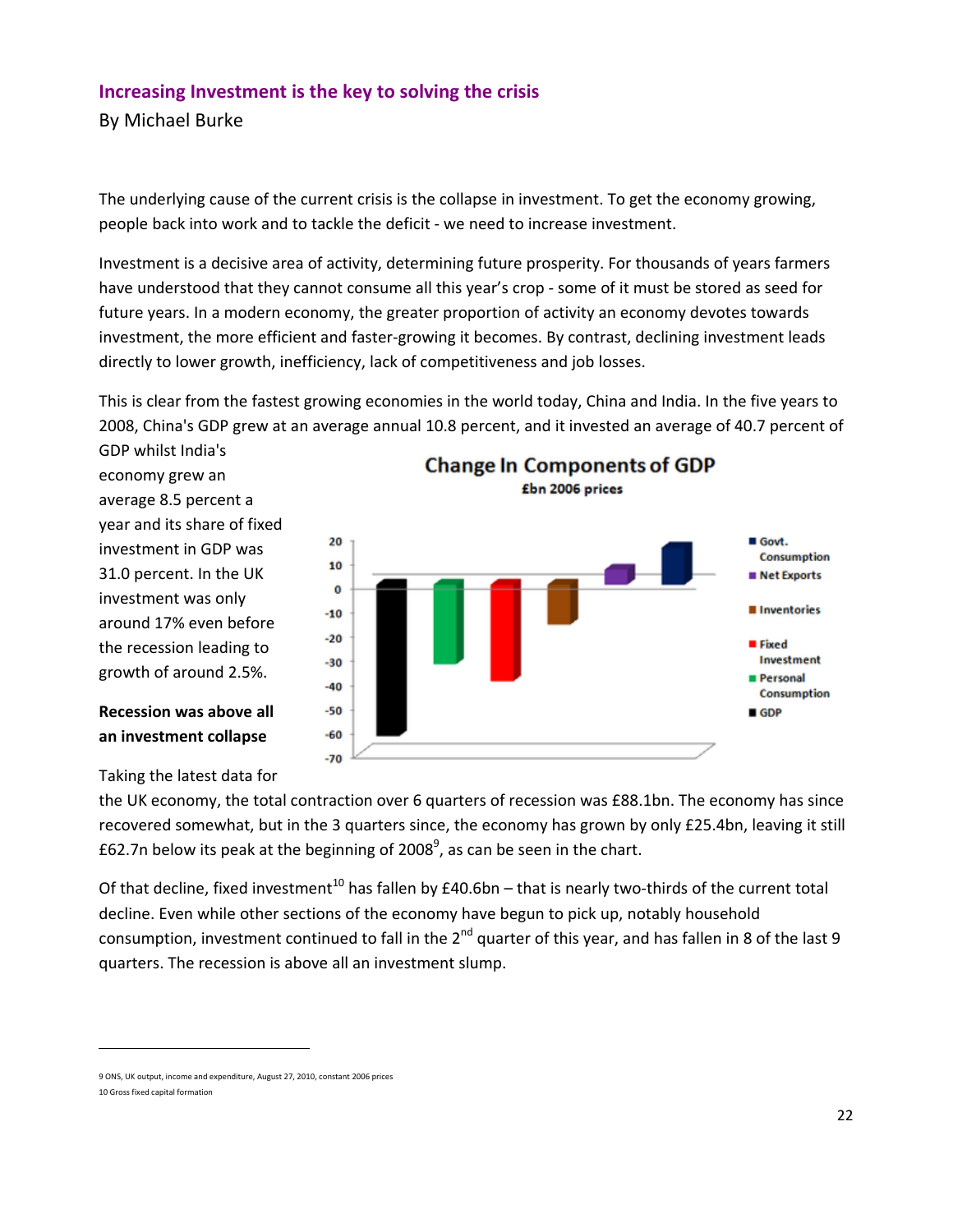This reflects international trends. Declines in fixed investment account for approximately 96% of the fall in GDP in the OECD and for 76% of the decline of GDP in Europe that had taken place by the end of  $2009^{11}$ .

#### **Private sector investment strike**

The overwhelming bulk of the decline in investment is from the private sector. Data to the  $1<sup>st</sup>$  quarter of 2010 shows a net decline in UK investment of  $E35.6$ bn<sup>12</sup>. Public sector investment has actually risen by £11.7bn during that period, whereas private sector investment has collapsed, down £47.3bn. This is a private sector investment strike and needs to be broken if the economy is not going to lapse into a permanent path of slow growth.

The previous Government had made a positive contribution to investment, but insufficient to offset the private sector slump. Now, the government intends to cut public sector net investment in nominal terms by a cumulative £142.5bn over the next 6 years.<sup>13</sup> The rational alternative is to do the opposite - for the public sector to increase its direct investment in those sectors like housing and infrastructure where there is a desperate need.

#### **Why Investment Is Required**

There are two key benefits from investment. The first is the immediate boost to demand. The second is the long‐term benefits to the economy in the form of increased efficiency. Both of these are required currently. Not only does the economy require a significant increase in demand, but because of long term under‐investment, it also requires a marked improvement in productivity.

The British economy continues to slip down international rankings of competitiveness, now  $13<sup>th</sup>$  overall. It is 35<sup>th</sup> in terms of quality of transport infrastructure, 38<sup>th</sup> in education expenditure, 52<sup>nd</sup> in quality of maths and science education (and  $126<sup>th</sup>$  in soundness of banks)<sup>14</sup>. Britain has worse access to quality port infrastructure than landlocked countries such as Luxembourg and Switzerland. But it is precisely these areas and others where the investment slump has been deepest.

#### **Government Investment would pay for itself – and help pay off the deficit**

Any spending has a greater impact on the rest of the economy than the initial outlay. This is known in the jargon as the 'multiplier effect'. There are a variety of multipliers depending on the sector (available form the official government Input‐Output tables). The highest multiplier is attached to construction at 1: 2.06, meaning that every £1bn invested in construction will actually generate £2.06bn in new activity.

As a result, and as Ed Balls has recently pointed out, the government could, for example, embark on a massive programme of publicly-owned housing, to help reduce the deficit. It can do so much more efficiently than the private sector for three reasons. First, government has a return in the form of taxes. Secondly, welfare spending falls as people are brought into work. Thirdly, government borrows at much

<sup>11</sup> 'The Great Recession' is actually 'The Great Investment Collapse' ‐ by John Ross, Li Hongke and Xu Xi Chi

<sup>12</sup> ONS, UK quarterly national accounts, July 12, 2010, constant 2006 prices

<sup>13</sup> HM Treasury, Budget Redbook, June 2010, Table C13

<sup>14</sup> World Economic Forum, Global Competitiveness Report, 2009‐2010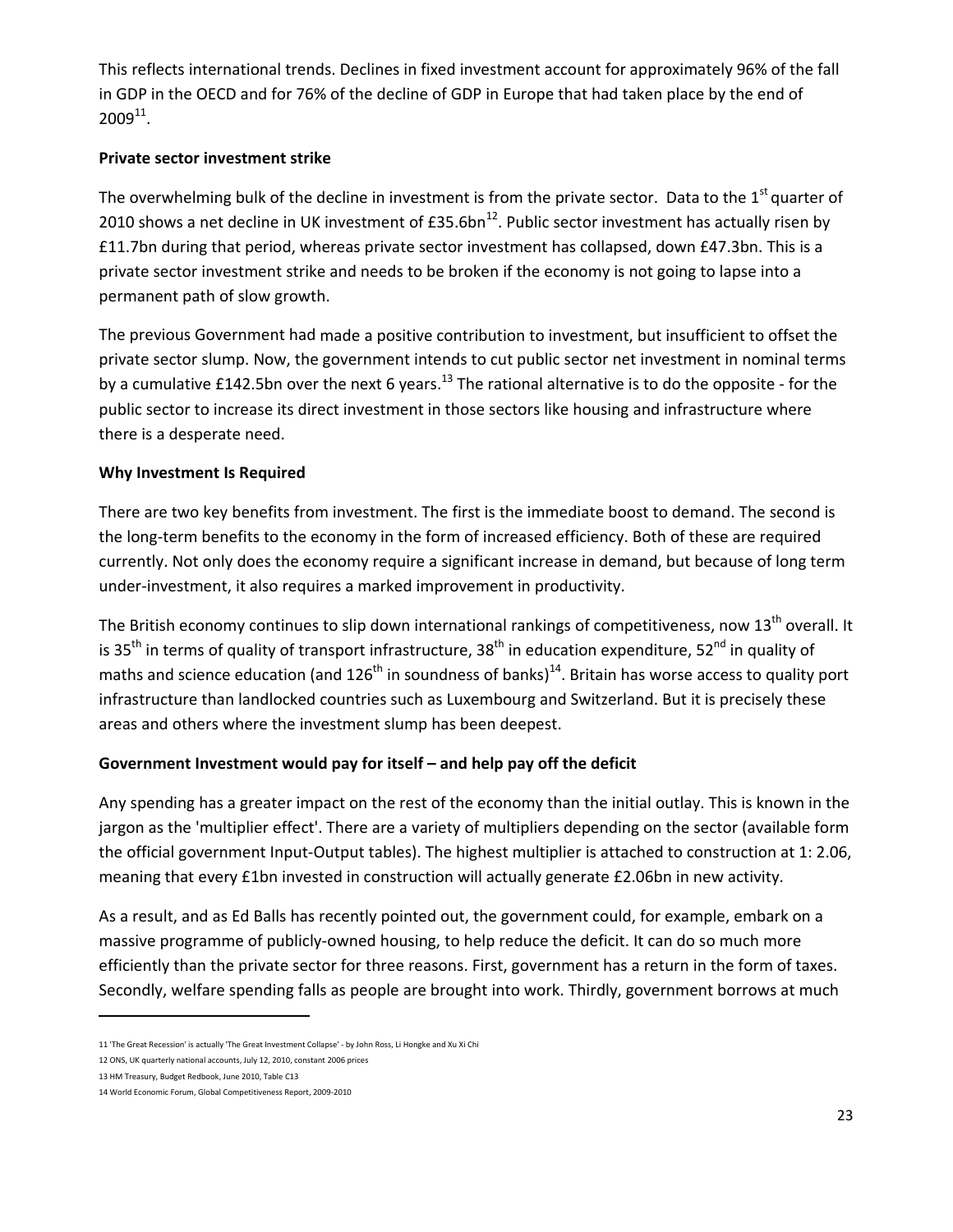lower interest rates. For these reasons, government can actually build the same house for a much lower net outlay than the developer and so offer affordable housing which contributes to reducing the deficit.

This is precisely one of the bold initiatives the post-1945 Labour government made, which inherited war debt more than 3 times the size of the current level. The debt level fell as a result of its massive programme of council house building, and created employment. This is because investment works.

#### **Funding Investment**

There is no obstacle to increasing borrowing in order to fund investment. The interest rate on 10‐year government borrowing is currently well below the level of inflation ‐ meaning the government can borrow at interest rates that are less than zero in real terms.

But a number of campaigning organisations, including the World Development Movement have pointed to a source of sustainable investment which requires no new government borrowing at all. RBS is 84% owned by British taxpayers and has £438bn in assets (adjusted for their riskiness). New international capital rules for all banks mean that they will have to carry a 7% cushion against those assets, mainly in the form of shareholders' funds. Currently RBS has more than double that limit, and would still have 11.2% in capital in 2011 even under the severe stress tests conducted by the FSA. RBS could make an investment of £100bn in new industries that would reduce its capital cushion by just 1% ‐ and kick‐start a transformation of the economy while creating growth and hundreds of thousands of new jobs and tackling the deficit.

• Michael Burke is a former senior international economist with Citibank and a regular contributor to Socialist Economic Bulletin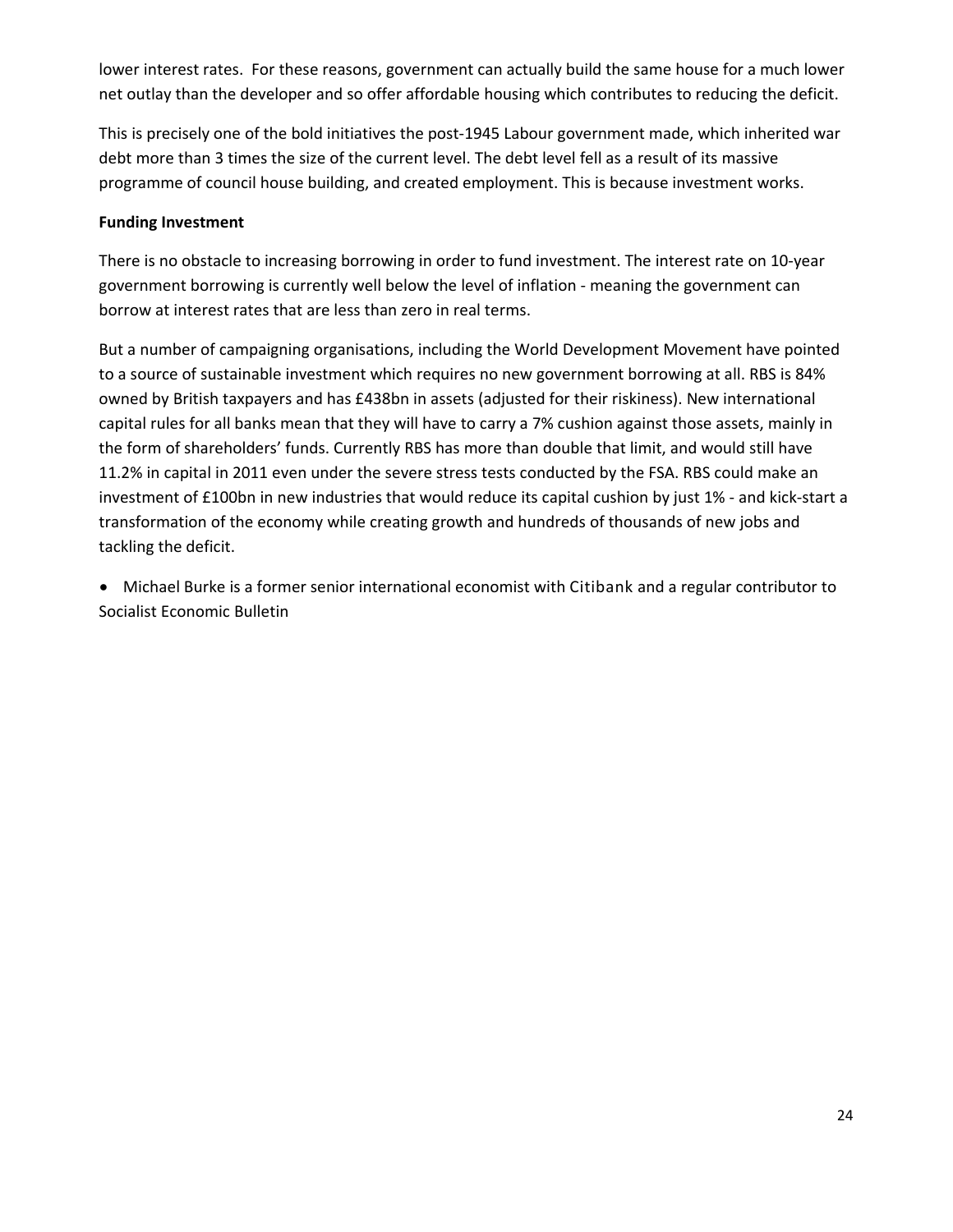# **Cuts may increase the deficit: evidence from history**

By Prof. Victoria Chick and Ann Pettifor

To speak of 'cutting the deficit' is a nonsense. Government can cut expenditure, but it can only *influence*, not determine, the budget deficit.

It may seem obvious that if one wants to reduce the excess of one's expenditure over income, one should either increase income or reduce expenditure or both ‐ the Micawber principle.

That strategy will be successful for most individuals ‐ but not for government. Individuals are small cogs in the economic machine. What we do is not important to anyone else and has no significant effect on the economy unless everyone is doing something similar.

But it is unsound to generalise from what is true for individuals to such a significant institution as Government: its expenditure and taxation plans affect the rest of the economy. The outcome for the deficit of cutting expenditure and raising tax rates depends not only on what Government does but also on the response of the whole economy.

That is why the debate should be framed as expenditure‐cutting vs. stimulus, and not as deficit‐cutting vs. stimulus.

It is highly likely that the reduction in expenditure and rise in tax rates planned by the present government will cause households, already trying to repair their balance sheets, to cut back further on their expenditure. The companies that produce what consumers would otherwise buy will cut back their output and employment, to cut costs in the light of reduced demand from both households and government.

As production falters, income and demand fall further. Income will fall by a multiple of the initial expenditure cuts. The increase in unemployment will add to expenditure on benefits and reduce tax receipts; businesses also will pay lower taxes as their profits fall. Even the revenue from a higher VAT will fall, if the proportional fall in the demand for goods subject to VAT is greater than the proportional rise in the rate.

These factors work in the opposite direction from the original expenditure cuts: they increase the deficit. It is just a matter of which is the larger.



*If the Government wants to cut its deficit in these circumstances, both history and sound theory argue that a policy of cutting government expenditure, raising taxes and cutting benefits is likely to be counterproductive.*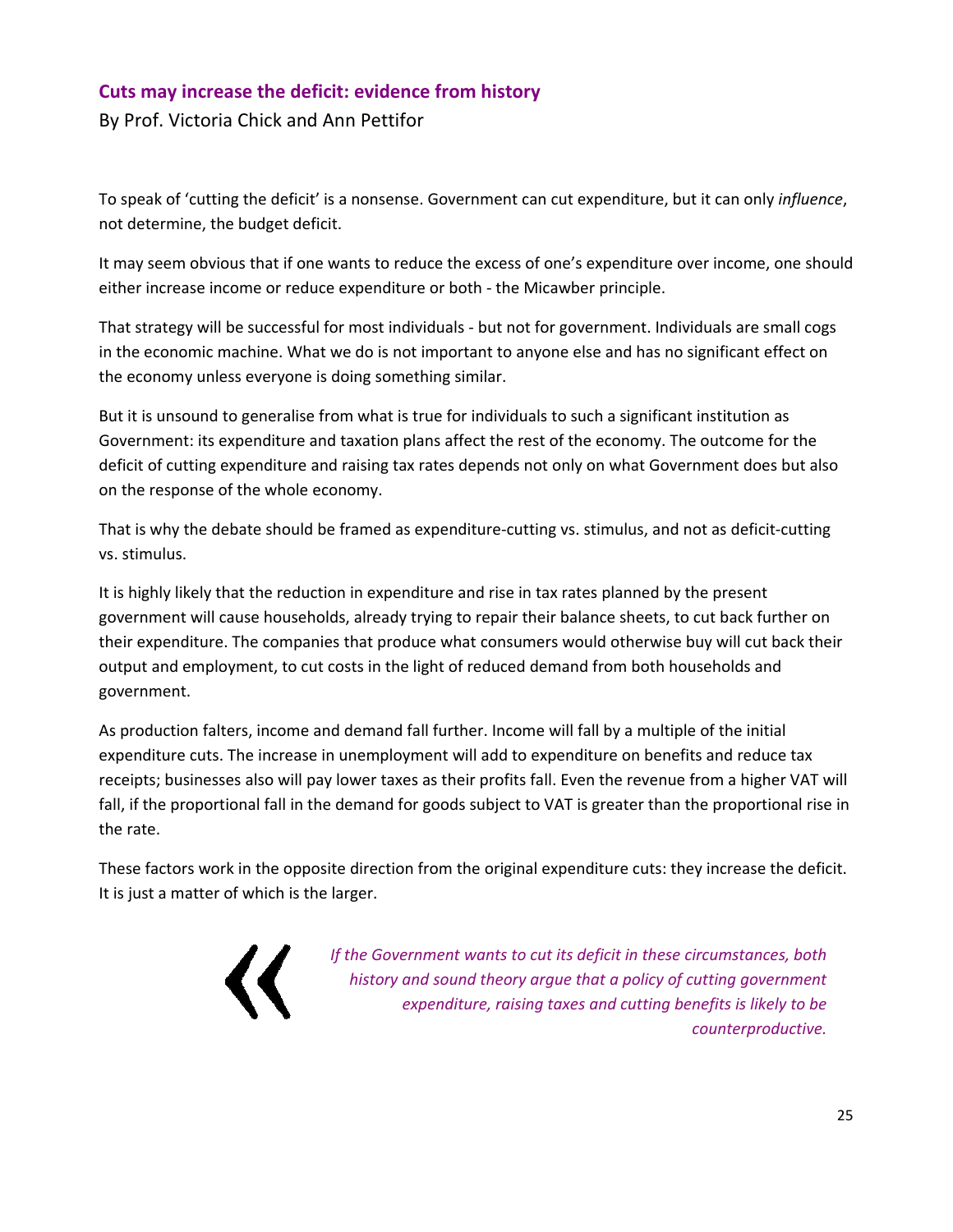As members of the PRIME<sup>15</sup> network of economists we have undertaken research into past episodes of public expenditure cuts and increases and published a report *'The economic consequences of Mr Osborne'* 16.

This research shows, in the UK, that each of the periods of expenditure cuts from 1918 to 1947 correlated with a rise in the debt/GDP ratio in the period. Before 1947 periods of expansion in expenditure coincide with a fall in the debt/GDP ratio.

After 1947, expenditure never actually fell. From 1947 to 1975, when government spent freely on the National Health Service, public housing and education, the public debt fell each year. The first increase in debt coincides with the 1976 fiscal consolidation.

The cuts in 1944‐47 pushed the average percentage change in the debt/GDP ratio almost as high as it had been during the First World War and the cuts of 1918‐23 produced a worse outcome for debt than World War II.

But perhaps it is the public economy drive of 1931‐33 which most closely resembles our present situation. Then the (May) Committee on National Expenditure forecast a public deficit of £120m and recommended an expenditure cut of £97m, including a reduction of 20 per cent in unemployment benefit (at a time when unemployment was 16 per cent) and a reduction of teachers' salaries by 15 per cent.<sup>17</sup> The problem was that, at a time when Britain was on the Gold Standard, the financial crises in Germany and Austria made the maintenance of sterling parity difficult. (At least, in contrast to today, there was a reason for concern beyond the deficit itself.)

The Cabinet, considering the Report, tried to find a portfolio of cuts 'that would prove satisfactory to financial opinion<sup>18</sup> in order to borrow abroad to support sterling. Public expenditure was brought down, in the worst years of the depression, from £575m to  $E514m^{19}$  while GDP fell from £4.36b to £4.26b (real GDP fell sharply in 1931 and growth was minimal in the next two years). Unemployment rose to over 20 per cent. But perhaps the most relevant lesson today is that public debt and the debt ratio also *rose*.

To try to cut a deficit in a period of fragile recovery from the worst financial crisis since 1929 is to jeopardise that recovery and court a rise in unemployment.

If the Government wants to cut its deficit in these circumstances, both history and sound theory argue that a policy of cutting government expenditure, raising taxes and cutting benefits is likely to be counterproductive.

<sup>15</sup>The PRIME network is a group of economists working on issues relating to monetary policy, public finances, the international financial architecture and sovereign debt. The network will launch the Policy and Research Institute for Macro Economics (PRIME) within the next few weeks.

<sup>16</sup> See http://www.debtonation.org/wp‐content/uploads/2010/06/Fiscal‐Consolidation1.pdf

<sup>17</sup> Keynes's comment on this would be of interest to civil servants today: 'It is a monstrous thing to single out this class and discriminate against them, merely because they happen to be employees of the government. ... The principle of discriminating against persons in the service of the State, because they can be reached most easily, is not right.' J. M. Keynes, Collected Writings (CW), vol. IX, pp. 146‐7.

<sup>18</sup>CW, vol. XX, p. 595. The phrase is the editor's, not Keynes's.

<sup>19</sup> These data exclude transfer payments, as their effects on the level of economic activity depend on their redistributive effects. We were interested in the primary effects of an injection of expenditure.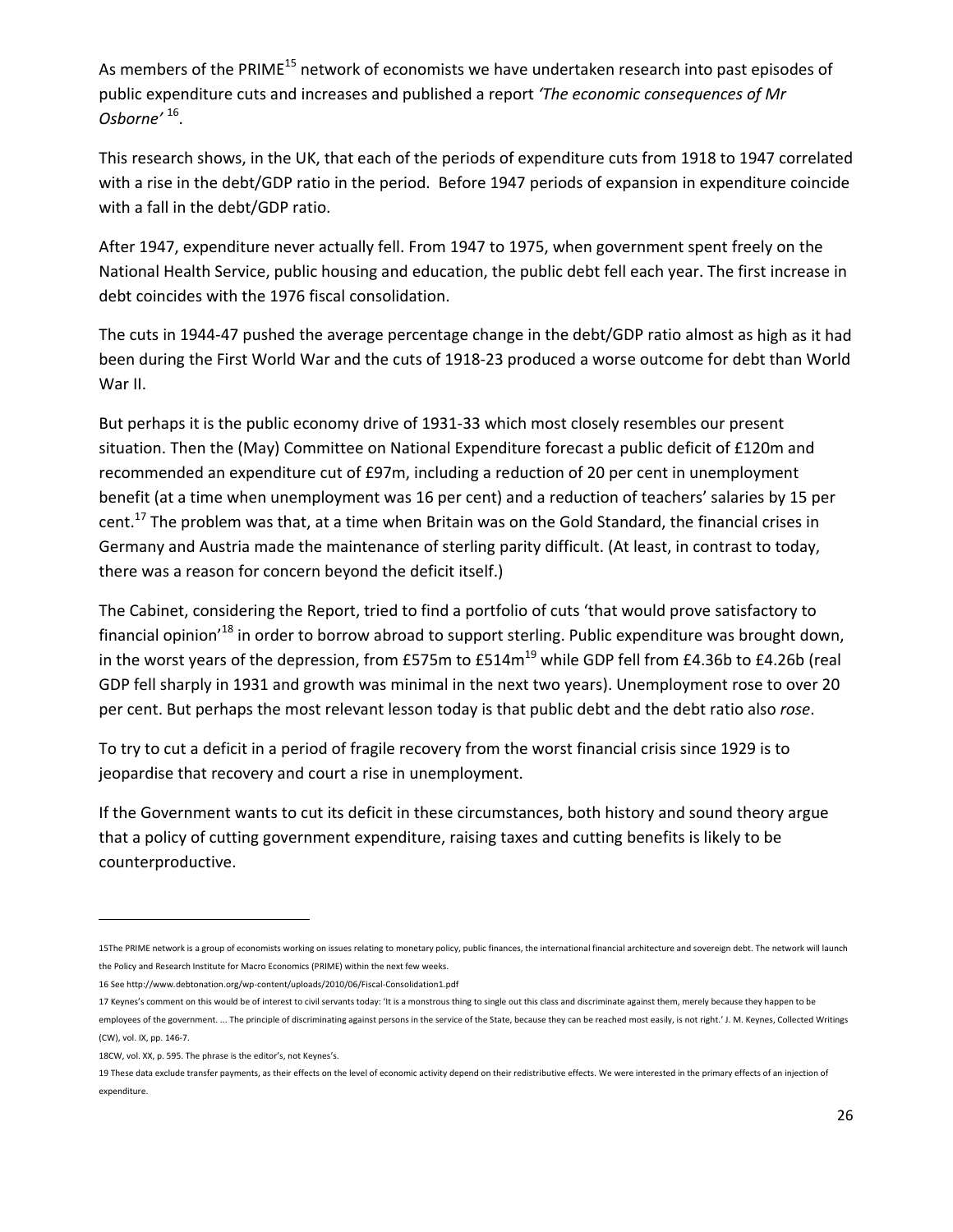It appears that the historical record is being ignored and that the theory that lies behind its rhetoric is the old 'Treasury view' that government expenditure crowds out private economic activity. That is only true in a booming, full employment economy, and that is hardly where we are.

By all means cut waste – that is a good idea at any time – but replace those cuts with expenditure on the sort of current and, especially, capital projects which will benefit the economy and the ecosystem, and enhance our way of life; this will consolidate the recovery and restore the tax take while reducing the cost of benefits, rather than making these matters worse.

One suspects that the government's overriding concern with the deficit is rhetorical cover for a programme of rolling back the state even beyond the dreams of Lady Thatcher.

Taken at face value, what the government is doing is looking at the problem through the wrong end of a telescope. It should be concerned with the functioning of the economy and the welfare of citizens and recognise that the outcome of the budget is not entirely in its hands. Keynes used the telescope the right way round: 'Look after the unemployment, and the budget will look after itself.'<sup>20</sup>

• *Victoria Chick, is Emeritus Professor of Economics, University College London and co‐founder of the PRIME network of economists.*

• *Ann Pettifor is a fellow of the New Economics Foundation (nef) and co‐founder of PRIME.*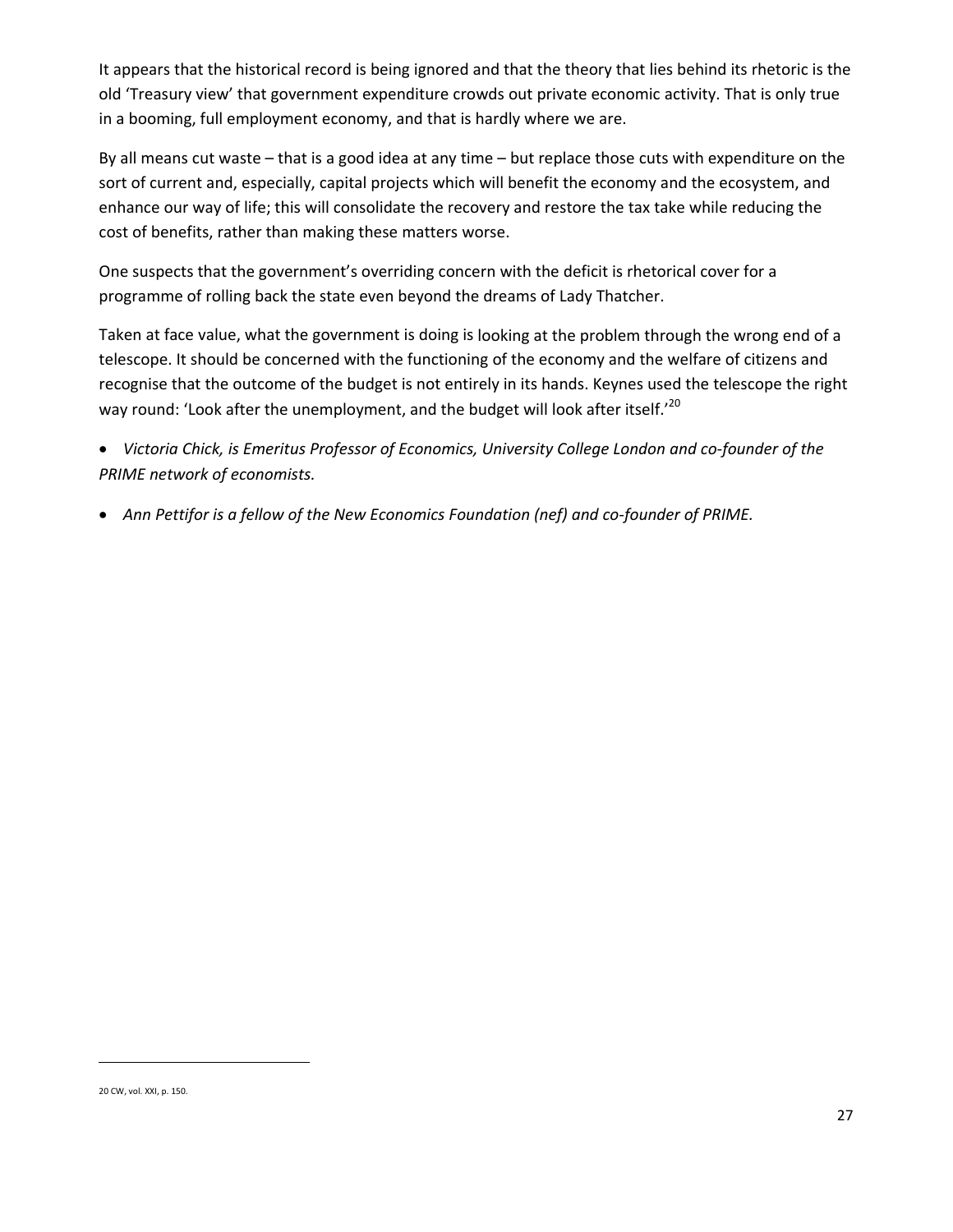# **Collapsing tax revenues lie behind the deficit**

By Richard Murphy, Director of Tax Research UK

We have a financial crisis in the UK. The crisis was not caused by the government. The crisis was caused

by a collapse in our national income. That was in turn caused by the collapse of the banking sector. That crisis then resulted in the income of the government collapsing.

Comparing planned total government income and spending as disclosed in budgets for the last decade reveals the following graph<sup>21</sup>:

As is apparent the reality is that, despite the rhetoric, deficits have not been caused by runaway spending but by a decline in income.

As an example of the scale of this fall in income, the budget for 2008‐09 forecast that government income in 2009-10 would be £608 billion<sup>22</sup>. The budget for 2009‐10 forecast that same income to be £496 billion $^{23}$ .



That difference in anticipated income for that one year ‐ £112 billion – is what made up most of the borrowing requirement in 2009‐10. The rest was entirely reasonable borrowing to pay for the £44 billion



*Despite the rhetoric, deficits have not been caused by runaway spending but by a decline in income*

*.*

<sup>21</sup> http://www.taxresearch.org.uk/Documents/ukgovinc2010.jpg

<sup>22</sup> http://webarchive.nationalarchives.gov.uk/+/http://www.hm‐treasury.gov.uk/d/bud08\_completereport.pdf

<sup>23</sup> http://webarchive.nationalarchives.gov.uk/+/http://www.hm‐treasury.gov.uk/d/bud09\_completereport\_2520.pdf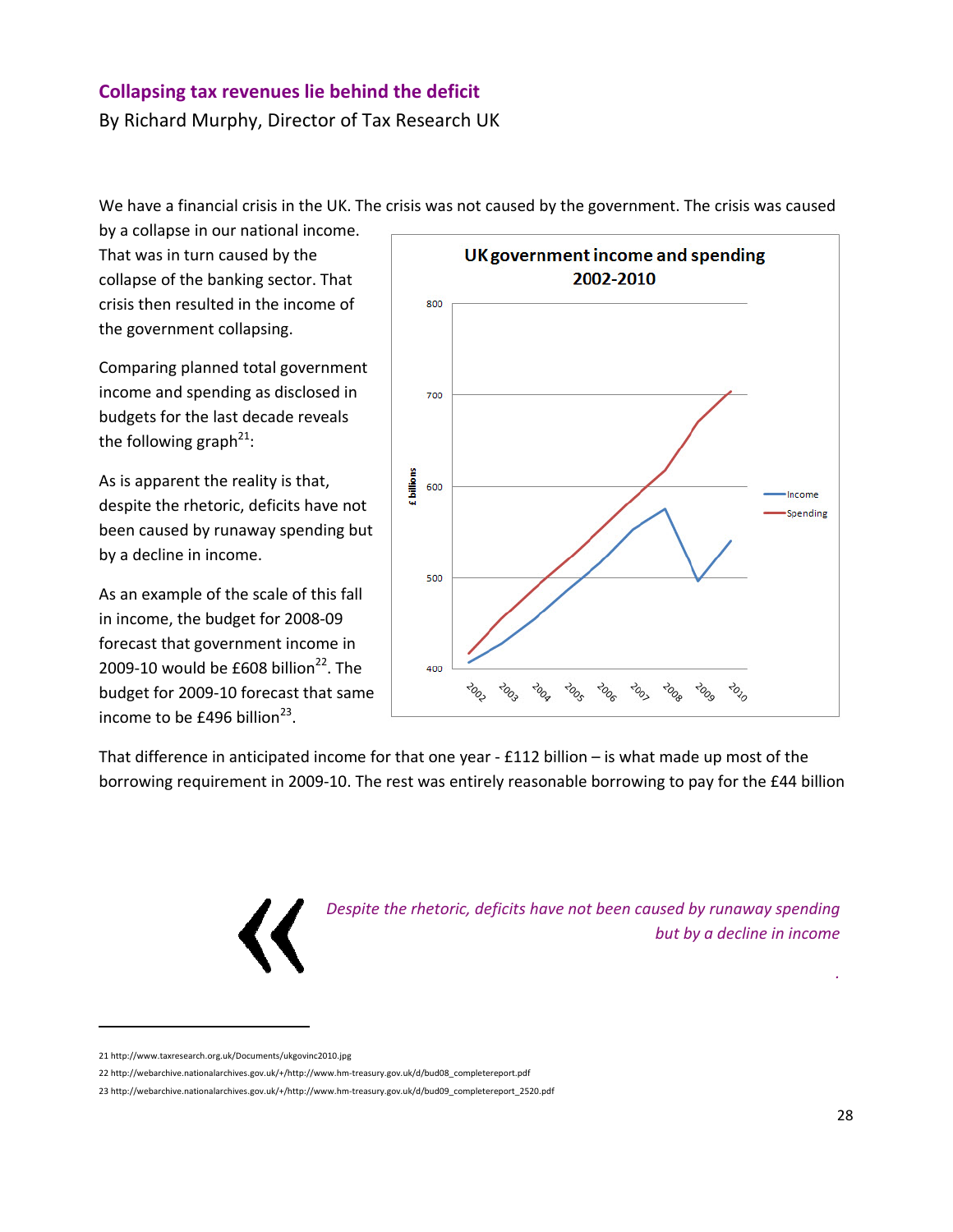of net new investment by the government in that year. In combination lost government income and paying for investment cost a total of £156 billion in 2009-10. Total actual borrowing was £161.9 billion in that year<sup>24</sup>. If income had fulfilled expectations there would, therefore, have been no deficit to cause any concern at all.

In that case what is clear is that any deficit reduction policy aimed at cutting spending is wholly misdirected. What we need now is a deficit cutting policy aimed at increasing government income.

There are three ways to achieve this. The first is for the government to stimulate a moribund economy by encouraging investment. This is the Keynesian solution that is proven to work. The second is to raise selective new taxes on those best able to pay them. This is possible<sup>25</sup>. The third option is to tackle the tax gap.

The tax gap has three parts<sup>26</sup>. The first is tax avoidance. I estimate this to be about £25 billion a year. This arises from the exploitation of loopholes in UK tax law and between UK tax law and that of other states – especially tax havens. The second part is tax evasion – that is breaking the law. I estimate this to be £70 billion a year. H M Revenue & Customs claim it is much less, but their methodology for estimating anything but VAT evasion is very weak. Lastly, there is unpaid and late paid tax – currently according to H M Revenue & Customs at least £26 billion.

Put these figures together and they come to more than £120 billion, or enough, at least in principle, to close the whole current government deficit.

Now of course, no one will ever collect all tax theoretically owing. That's just not possible but serious measures could be taken to tackle the tax gap and yet there is no evidence that the Coalition government is adopting any.

First this government is continuing the policy, initiated by New Labour, of cutting staff at HMRC. Almost 26,000 have gone since 2005 - 5,000 front line staff went last year and more still are to  $go^{27}$ . This makes no sense: each front line member of staff brings in thirty times in tax what it costs to employ them, on average<sup>28</sup>. The result is that tax that is so badly needed to keep services going is being given away.

Second, strong measures are needed to tackle tax abuse. Despite this the Coalition agreement has just this to say on the issue<sup>29</sup>:

- We will make every effort to tackle tax avoidance, including detailed development of Liberal Democrat proposals.
- We will review the taxation of non‐domiciled individuals.

<sup>24</sup> http://www.statistics.gov.uk/pdfdir/psf0410.pdf

<sup>25</sup> For example see http://www.neweconomics.org/sites/neweconomics.org/files/The Great Tax Parachute.pdf

<sup>26</sup> http://www.taxresearch.org.uk/Documents/PCSTaxGap.pdf

<sup>27</sup> http://www.hmrc.gov.uk/about/hmrc‐accs‐0910.pdf

<sup>28</sup> http://www.fda.org.uk/Media/HMRC‐needs‐more‐resources‐if‐deficit‐is‐to‐be‐seriously‐reduced‐says‐union‐leader.aspx

<sup>29</sup> http://www.cabinetoffice.gov.uk/media/409088/pfg\_coalition.pdf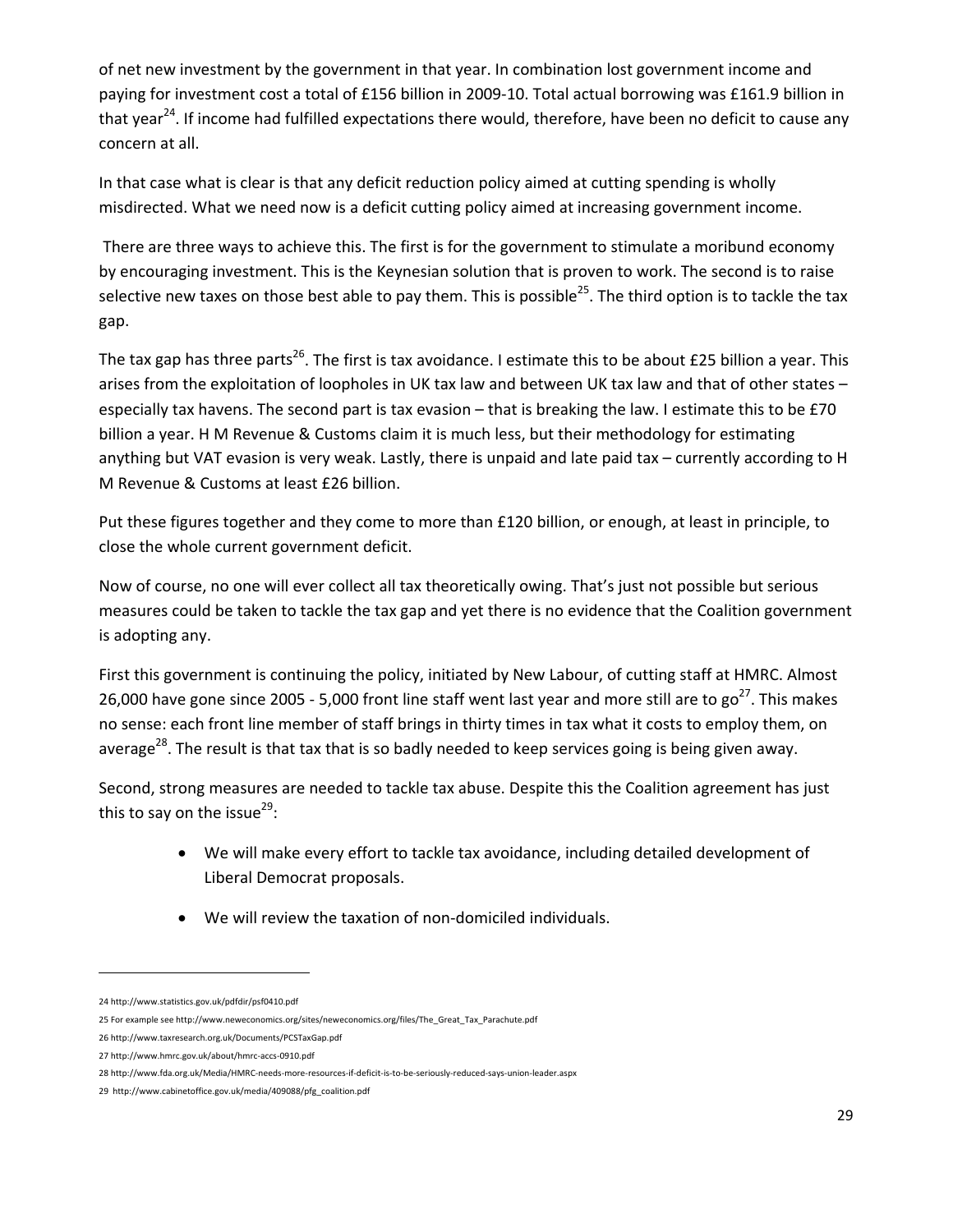It's interesting that in effect the Tories had nothing to say at all whilst the Lib Dem manifesto said they would:

- Tackle tax avoidance and evasion, with new powers for HM Revenue & Customs and a law to ensure properties can't avoid stamp duty if they are put into an offshore trust.
- Crack down on tax havens which allow individuals and corporations to avoid paying taxes to developing countries, and
- Propose specific policies to restrict pension tax relief and relief for charitable donations to the basic tax rate – both now seemingly abandoned – and a pledge to increase the Capital Gains Tax rate to the income tax rate, also now abandoned.

The weakness of these proposals within the Coalition list of priorities has been amply demonstrated. In addition, on the several occasions that my work on the tax gap has been debated in Parliament<sup>30</sup> since the election the Tory ministers who have responded have gone out of their way to make clear that they do not think this an issue of consequence.

This is not chance: a crisis in the nation's income which created a crisis in the government's income is being addressed by cutting spending – which was (by and large) under control. That makes no economic sense at all. It suggests the spending cuts agenda is purely political.

But there is opportunity in that. For those who are looking to the world after the time that Osbornomics has failed (as it surely will) addressing the tax gap and raising new taxes have to be two parts of the agenda for rebalancing the equation in the government's income. The rest will have to come from something else more important still – and that will be getting people into work again.

<sup>30</sup> http://www.taxresearch.org.uk/Blog/2010/07/13/the‐tax‐gap‐in‐parliament/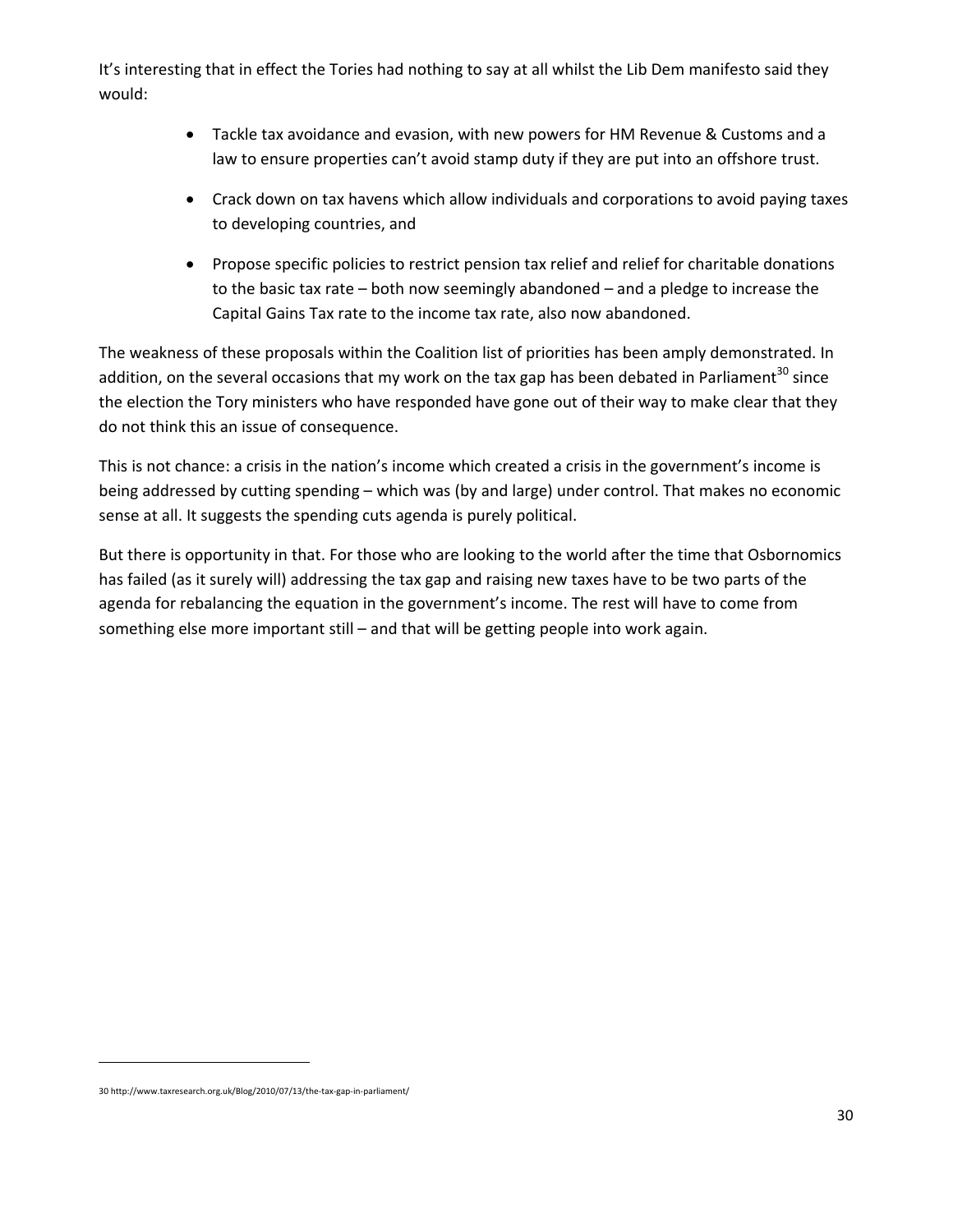# **Lessons from Ireland**

*Below, a leading Irish trade unionist explains the consequences of the Irish government ferocious programme of public spending cuts and sets out an alternative.*

By Jimmy Kelly, Irish Regional Secretary, Unite the union

Concerned has been expressed that unless Ireland continues on our path of deflationary policies, we might end up like Greece, on the brink of bankruptcy.

Unfortunately, if the Economic and Social Research Institute is to be believed, that is exactly where we are heading. Even under moderate growth rates the Institute estimates that by 2020, employment will still be below pre‐recession levels – a decade‐long job drought; debt levels will be 134% of GNP and rising – a crushing level of interest payments, and investment will stagnate below 2007 levels.

And our public finances? Current policy will fail to bring the deficit under control. It will remain above Maastricht targets, even by 2020. And that's not counting bank bailout money. We may not be technically bankrupt but it will be a bleak economic landscape of high debt and high unemployment. If this doesn't count as failure – fiscally, socially, economically – I can't imagine what would.

The government's deflationary policies have been a major driver in our recession. They have cut growth and economic activity, reduced employment, driven down tax revenues and driven up unemployment costs. And all throughout last year – despite three effective budgets – borrowing costs increased. It's like running in quicksand – the more the government cuts, the more we sink. The dole queues, the emigration lines, and the vacant shop-fronts are a testament to government policy.

How do we get out of this deflationary-debt trap? Last year UNITE published a comprehensive alternative programme, 'Growing the Economy'. We identified investment and employment as the key drivers. This is not a traditional stimulus programme, whereby the government temporarily boosts demand until such time as the private sector gets back on its feet. It is an investment‐led programme constituting a major drive to modernise our economic base and boost productivity. It will increase job numbers and profitability throughout the private and public sectors.

Take the example of our physical infrastructure; our transport, telecommunications and energy networks are ranked as among the worst in the industrialised world. This is a major drag on growth, productivity and competitiveness. An investment drive that delivered next generation broadband to every house and business, a coherent public transport system, a water network that didn't leak and an upgrading of our building stock to the highest possible energy rating is the type of bold, creative vision we need.

The best thing is that this will not cost the country any real money. Investment in wealth‐creating and cost-reducing assets does not create debt – it creates an economic return which, in turn, reduces deficits



*The government's deflationary policies have been a major driver in our recession. They have cut growth and economic activity…..*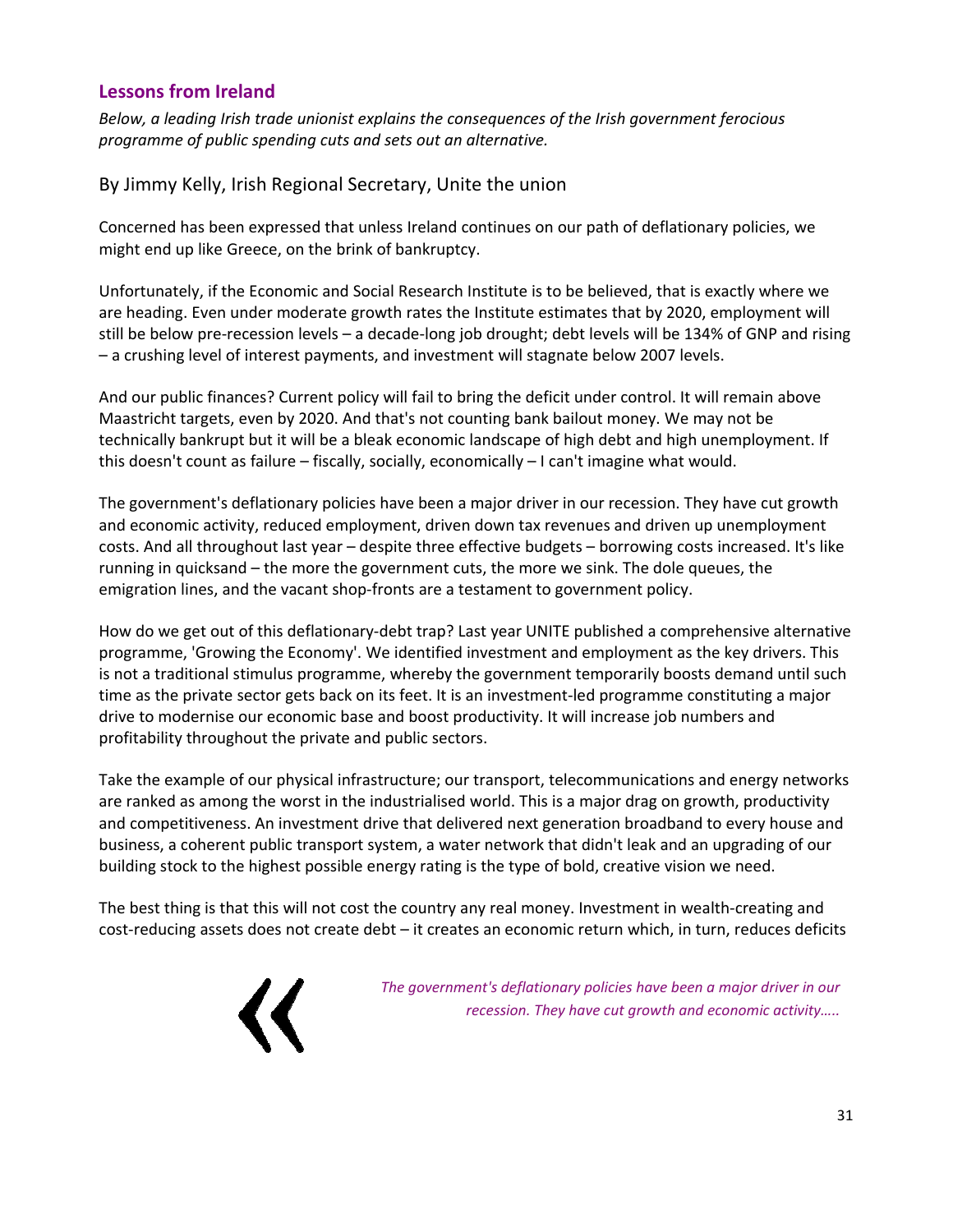and debt. We must invest our way to a balanced budget – investing in activities we would have to do anyway, regardless of the recession, taking advantage of low tender prices. European countries which succeeded in containing unemployment also contained their deficits. It is obvious that keeping people in work and creating jobs increases tax revenue and consumer demand.

In Ireland, however, employment collapsed – falling nearly five times more than the Eurozone rate. It is no coincidence that this collapse in job numbers mirrored the collapse in our public finances. Had we, from the outset, invested in growth we would have greatly limited job losses, kept more people in work, reduced the recessionary slide and kept the deficit at manageable levels. That didn't happen. And here we are now – looking into a lost decade of high debt and high unemployment.

There is strong evidence that an investment programme would work here – even in a small, open economy. Evaluations of past investment programmes show high domestic multiplier effects – which means that money invested here remained here for the most part. In recession these positive multiplier effects on the domestic economy will be even higher.

It is heartening that more commentators, analysts and economists are starting to question the direction we have taken. We will still face difficult budgetary decisions and financing investment will require new creative vehicles to coordinate Exchequer, public enterprise and private resources. But if we embed investment, rather than debt and deflation, into our economy we will find it easier. Most of all we will embed into society and every household something that is in desperately short supply – hope.

• *A version of this article first appeared in the Sunday Tribune newspaper in Ireland*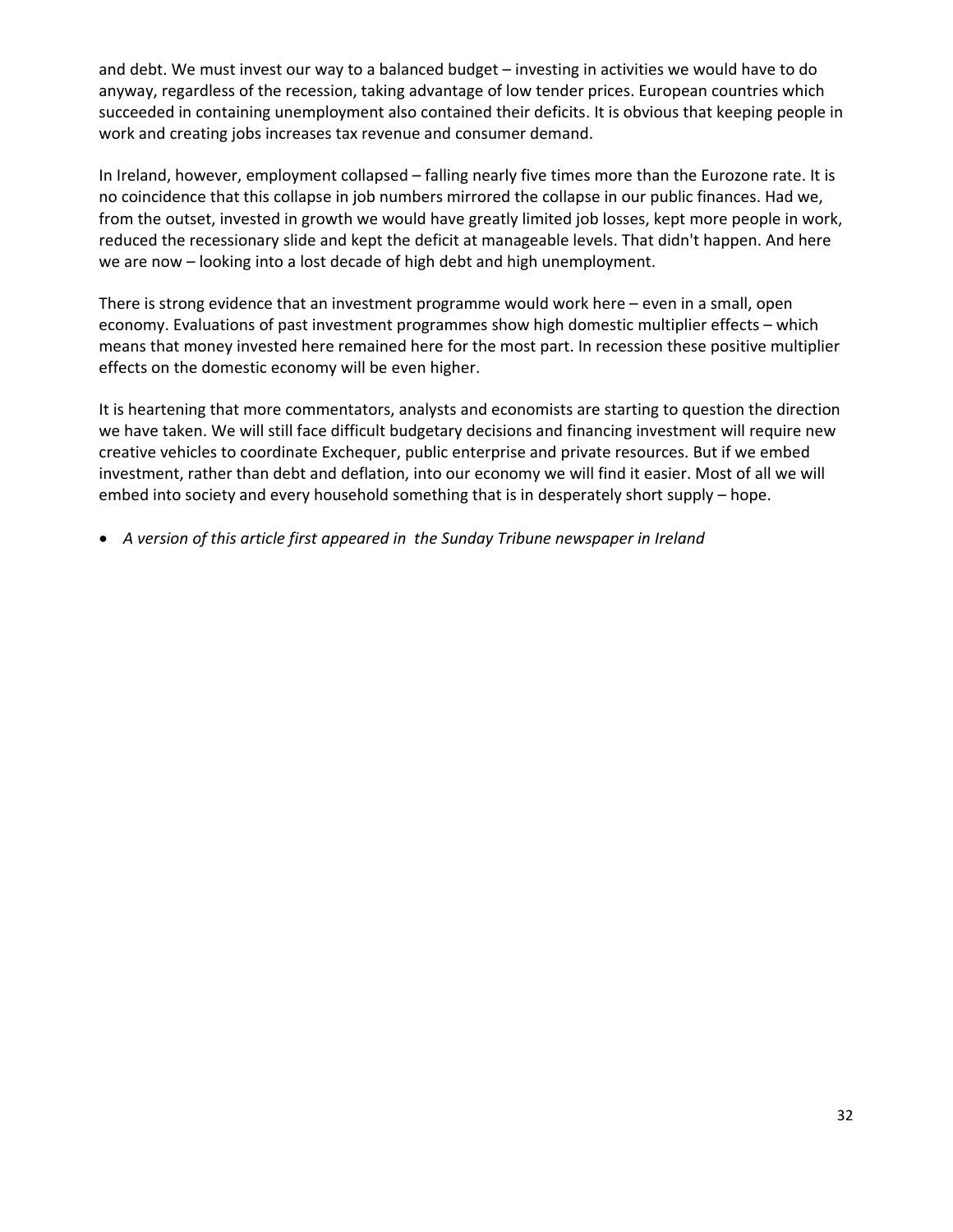# **Scrap Trident and invest to create 100,000s new jobs**

By Dr Kate Hudson, General Secretary, CND

The costs of Britain's nuclear weapons system Trident – and its proposed replacement – have been the subject of considerable debate in recent months.

The scale of the expenditure - £76 billion for the procurement and lifetime costs of a replacement, plus £30‐odd billion on the existing system ‐ makes that inevitable in a time of economic crisis.

A big factor in elevating it to its current controversy status has been the decision by Chancellor George Osborne that the costs of Trident replacement must come out of the Ministry of Defence (MoD) budget. This is a budget which is already massively overcommitted and faces cuts of up to 20% per year. In monetary terms this means that over the next ten years the MoD faces a £74bn budget cut, a £36bn deficit on projected capital programmes and a bill exceeding £20bn for the capital costs of Trident replacement – in other words of actually building the new subs.

It is now clear that the original £15‐20 billion capital cost quoted by the government when it put the issue to Parliament for voting in March 2007, was itself a gross underestimate. This was highlighted by the Public Accounts Committee which referred to its dependence on a number of monopoly suppliers and on UK initial funding for the design of a US supplied common missile compartment, all of which was tending to escalate costs.

Congressional hearings in early 2010 reported that the cost of the US replacement for Trident had now doubled from the original estimate. On this basis, the ultimate capital cost of replacing the Trident subs is likely to be in excess of £20bn ‐ of which at least £2bn will be spent in the United States. In addition we need to add the increased running costs of £1.5 billion a year - and the £1 billion a year spent on upgrading the Atomic Weapons Establishment at Aldermaston. This adds up to a lifetime saving of at least £100 billion if the whole Trident programme were to be phased out.

There are many compelling and urgent reasons why Britain should scrap its nuclear weapons. They are weapons of mass destruction, the use of which would be illegal under international law. They do nothing to meet our security needs and are described by senior forces figures as militarily useless. Retaining them and getting new ones will help provoke proliferation by other countries and put everyone in greater danger. Now add to that the costs involved and it is not hard to see why polls consistently show a majority of the population would like to see them scrapped.

An additional compelling factor is the opportunity cost. British industry is crying out for new investment –



*If we invest the money saved by cancelling Trident, we could …create 100,000s of new jobs in Britain. It is a question of choices, and it's about time the government made a positive choice to invest in Britain's future*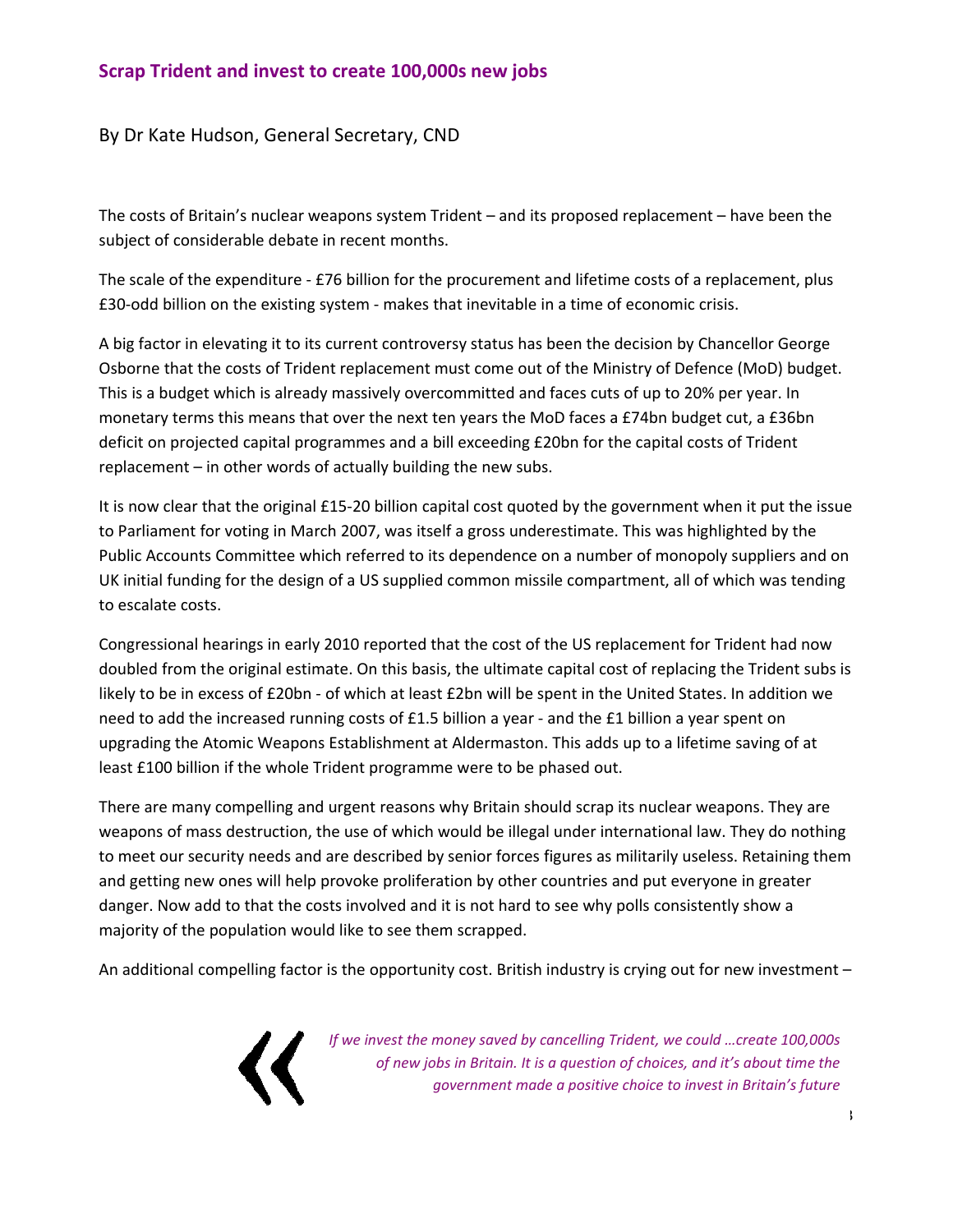productive investment that will generate jobs and prosperity for our communities.

In 2009 the TUC called for a Just Transition to a low carbon green economy that will be jobs rich, high in research and development and can generate exports. Marine energy has this potential and we have the geographical conditions. The inlets, bays and estuaries of Britain's coastline have some of the biggest tidal surges and strongest currents in the world. There are also plenty of strong winds!

All of this represents a huge source of untapped potential for us to exploit in the drive to achieve our carbon reduction targets, to utilise our engineering and design skills and to provide new jobs for thousands of workers at the same time.

If our shipyards are likely to see hard times from the collapse of merchant shipbuilding demand and the severe curtailment of military ship building programmes over the next decade, there are important opportunities emerging in the next few years to develop manufacturing of the equipment and platforms for tapping into offshore wind and marine power.

It is in marine energy that one of the greatest potentials lies for the UK economy. Here the UK retains the leading role in design and development. Britain has more businesses developing tidal stream and wave power technologies than any other country. But the technology, unlike wind and solar energy, is not yet fully mature.

According to the International Energy Agency, marine power is roughly 10 years behind offshore wind development. The smaller scale wave and tidal stream arrays currently being established in parts of Scotland will be followed by much larger arrays of second and third generation systems from 2015 and truly large scale deployment in the period from 2020. And that is when the boom in construction, installation and maintenance will occur and the boost to upstream supply industries.

In terms of the defence industrial sector this type of development is a very positive choice. The construction work on the Astute Class submarines will be tailing off at the shipyard in Barrow from 2015 onwards and the Queen Elizabeth Class aircraft carriers will be nearing completion around that time. In the absence of further naval shipbuilding orders, these yards could be adapted, with some investment, to build equipment to harness wind and marine power. A similar transformation took place in shipyards all over Britain in the 1970s and 80s with the boom in building platforms for the North Sea oil and gas industry.

The shipyard at Barrow, where the Trident replacement subs would be made, could instead become, with appropriate investment, a major centre for the design and manufacture of wave and tidal turbines. The skills that are needed for complex submarine and shipbuilding, such as steel working and engineering and marine design expertise are similar to those required for marine energy developments.

Britain also has a wealth of experience in offshore oil and gas exploration and production. They would require external investment, and require infrastructure developments such as the ability to make rapid grid connections, positive feed‐in tariffs for all sizes of suppliers and modifications to ports and harbour areas and upgrading transport networks.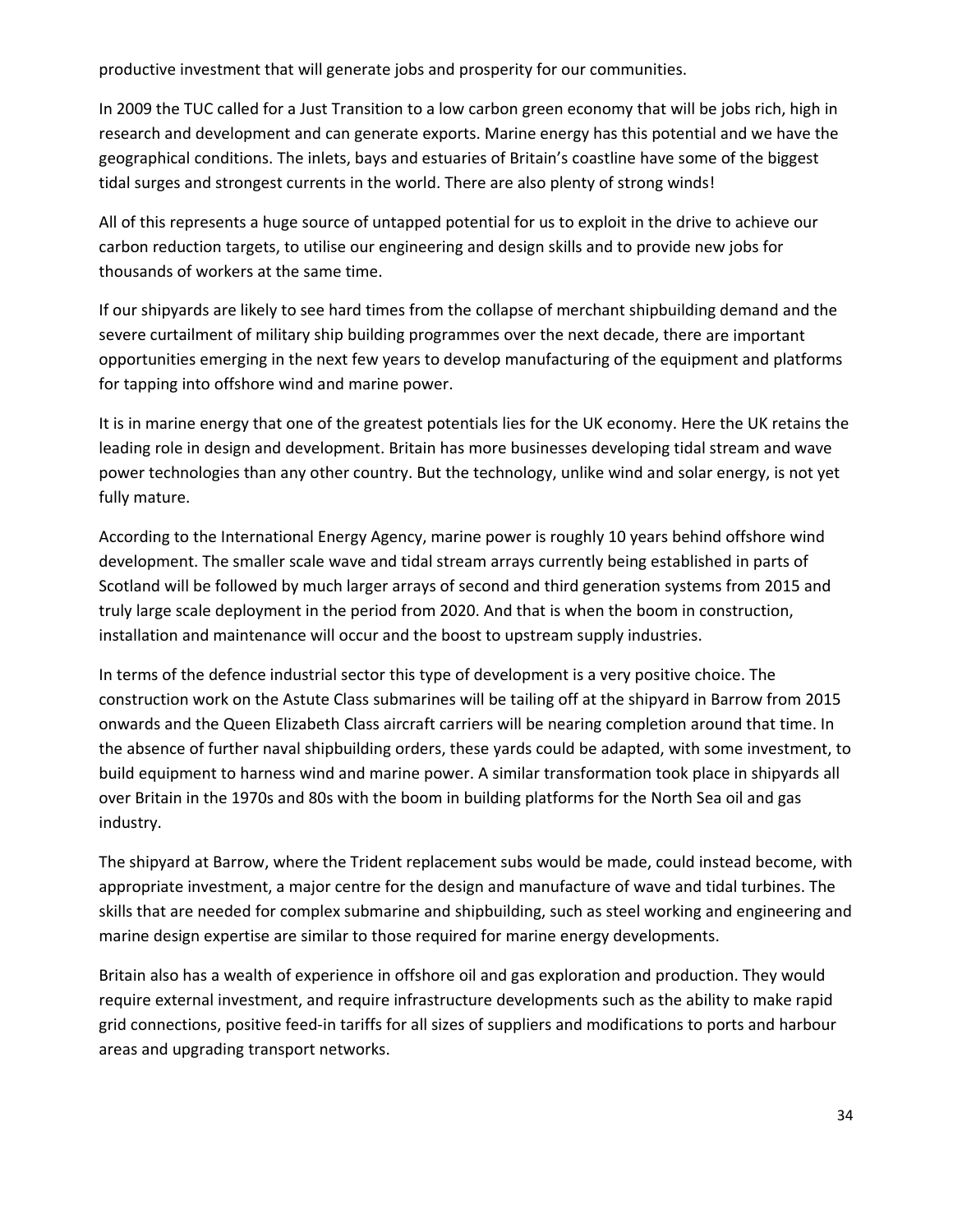If we invest the money saved by cancelling Trident, we could make the UK a world leader in wave and tidal power technology and create hundreds of thousands of new jobs in Britain. That would more than compensate for the jobs lost by cancelling Trident replacement and would help generate a sustainable and prosperous future for our communities. It is a question of choices, and it's about time the government made a positive choice to invest in Britain's future.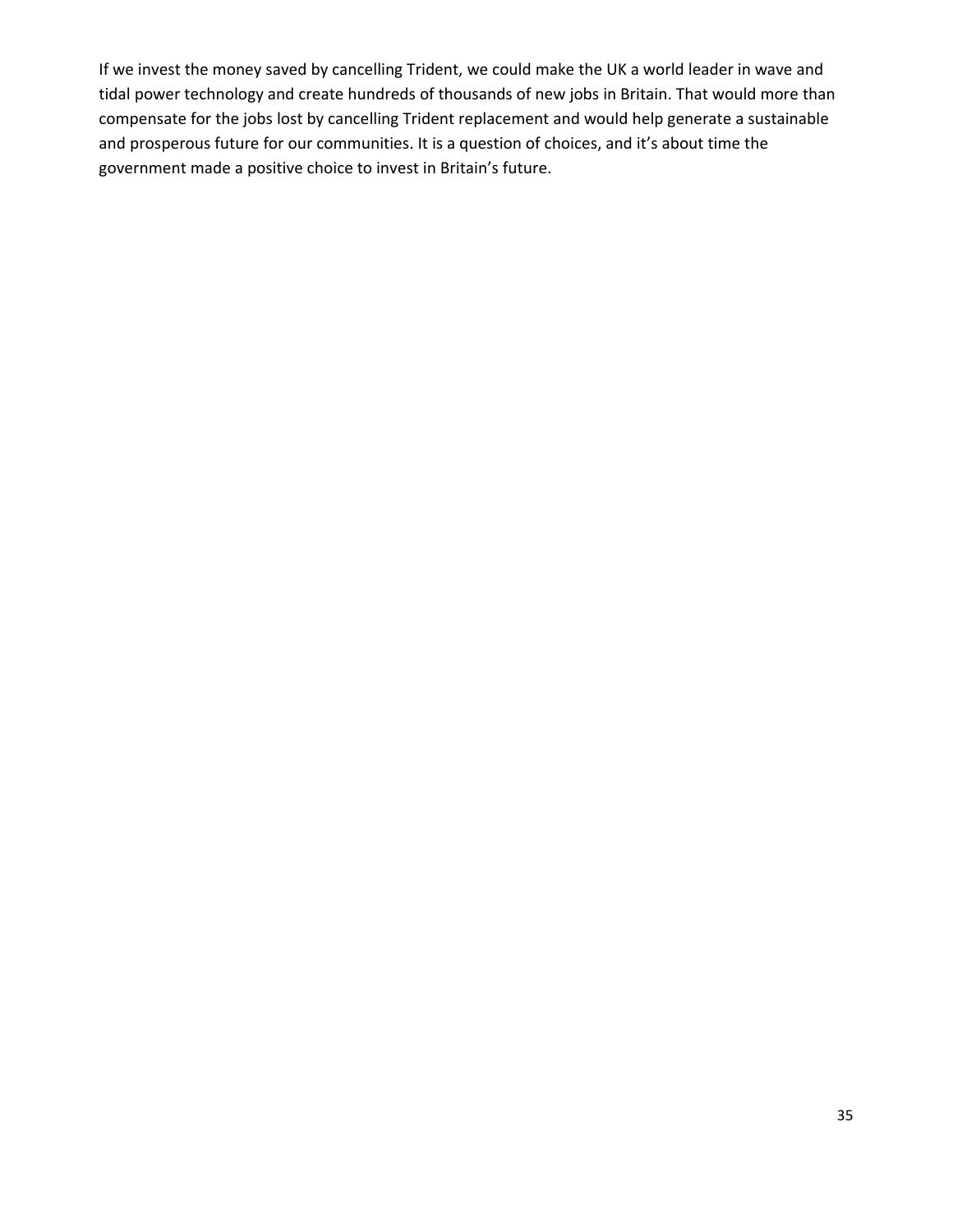#### **Green taxes can tackle the deficit.**

By Simon Bullock, Friends of the Earth

Debate rages about the Coalition's prescription of severe cuts to public spending. Will this tough medicine kill or cure the economy, and if it does cure, are the other side-effects – unemployment and worse services for people who need them the most – justifiable?

These are crucial issues. But for Friends of the Earth's, another central concern is not receiving enough attention – that is, what sort of economy the UK needs. It is the type of economy which is of critical importance in determining whether the UK comes out of recession, whether the UK's increasing inequality is tackled, and whether the UK's economy will be robust enough to face up to some colossal economic challenges heading its way in the next decade.

Get the type of economy right, and many of the dangers posed by the deficit ‐ and the justifications for severe cuts to address it - recede. This can also help us solve the other serious problems of climate change and energy security.

Climate change is the greatest threat to all countries' social and economic security. The Stern Review highlighted that the cost of inaction was five times higher than the cost of action. Stern has subsequently said that his Review underestimated the scale of the problem. Climate change is also a major justice issue – it is the poorest people in the poorest countries who will be hit hardest. This year we have seen catastrophic climate disasters in Pakistan and Russia – these are the sorts of tragedy which are predicted to become more frequent and extreme if climate change is not tackled. These are not isolated events which do not affect us here in the West. The Russian fires were a disaster for wheat harvests, leading to higher food prices worldwide. In the UK too, climate change will hit the poorest hardest – people who are less able to insure their homes, and less able to move home. Climate change is a social and economic disaster the world cannot afford, and must not tolerate.

A related issue is energy security – increasing difficulty in extracting from new oil and gas fields, coupled with rampant increases in energy demand in Asia mean that it is increasingly dangerous for countries to rely heavily on fossil fuel imports. As North Sea oil and gas yields continue to fall, the UK will be forced to import more oil and gas, and be increasingly at the mercy of highly volatile fuel prices, which are likely to rise rapidly. We must act to reduce the risks heading our way.

Climate change and energy security risks mean it is imperative for the UK to reduce its use of fossil fuels. The good news is that doing so can also help with the UK's current economic problems. It should be a core part of the Government's economic strategy.



*The UK's low carbon and environmental sector is growing fast. The Government predicts it will be worth £150 billion by 2015 with 400,000 extra jobs if it continues to be nurtured.*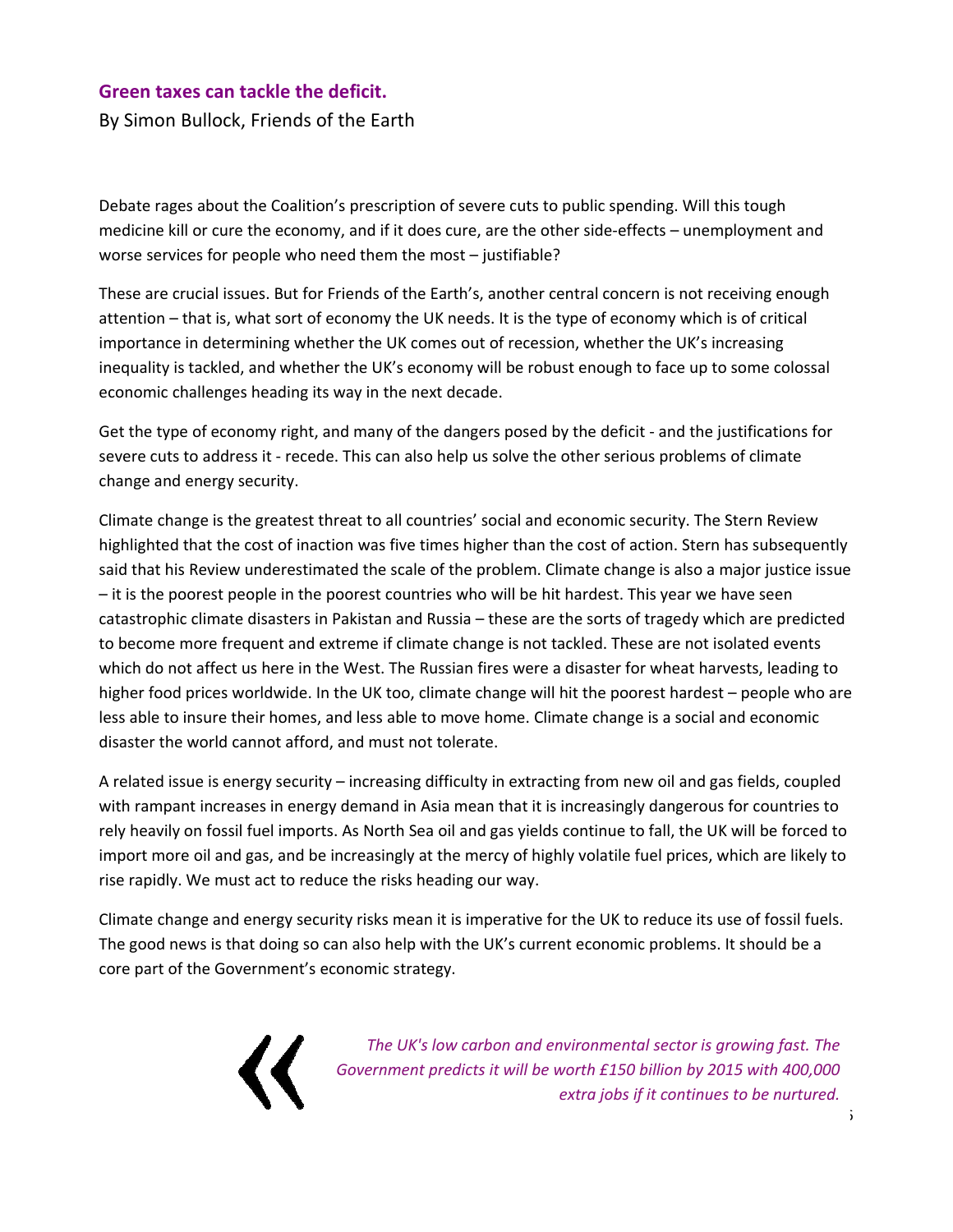The UK's low carbon and environmental sector is growing fast. The Government predicts it will be worth £150 billion by 2015 with 400,000 extra jobs if it continues to be nurtured. More manufacturing and service jobs, particularly in the North, are also urgently needed if the Coalition's cuts lead to the predicted higher unemployment in these regions. A nurturing approach has worked on the continent. The Feed-in-tariff (FIT) programme to support community renewables projects in Germany created thousands of jobs, prevented the need for billions of euros of oil and gas imports, and strengthened local and regional economies.

In the UK, stronger policies are needed to promote renewables and to improve energy efficiency in homes, hospitals and offices. This will save people, Government and businesses billions of pounds, create hundreds of thousands of jobs, tackle fuel poverty, climate change and increase the UK's energy security.

Critical next steps are setting up a strong Green Investment Bank, and putting in place powerful policies for energy efficiency and renewable heat in homes and buildings.

Green tax reforms could help fund the necessary green investment. The UK's tax system is in need of major reform. It is unfair. The poorest people pay more of their income in tax than the richest. It is wasteful – tens of billions of pounds are not collected each year due to avoidance and evasion. And the tax system does a poor job of rewarding what society values. Taxes on employment are high. Taxes on pollution and financial speculation are low. Environmental taxes are lower now as a percentage of GDP than in 1997.

Friends of the Earth advocates that taxes on carbon need to be increased, starting now, and increasing annually. Initially, these tax rises would help tackle the deficit, reducing the need for public sector spending cuts. In time, as the deficit comes down, increased carbon taxes should be used to lower other taxes, such as on employment.

The Green Fiscal Commission advocates that environmental taxes should be raised to around 20% of the total tax-take by 2020, green taxes rising by over £100 billion a year with income taxes and national insurance contributions reduced by the same amount.

Their analysis is that this can be done without damaging the UK's competitiveness, and be progressive. This makes intuitive sense – richer people use far more fossil fuels than poorer people, for example they fly five times more. But this is a far from uniform picture and it is essential that other policies are strengthened to protect poorer people and communities, and to ensure that overall the effect is progressive: for example by a major step-up in action on tackling poor quality fuel-inefficient homes – eradicating the scourge of fuel poverty ‐ and by improving the quality and reliability of public transport. A small fraction of the increased green tax take spent on such measures can ensure the overall result is a triple win: economic, social and environmental.

A green economic strategy needs to be at the heart of the Treasury's plans. It will lead to essential action against climate change and energy insecurity, and provide a more just and safe economic transition out of our current budget deficit.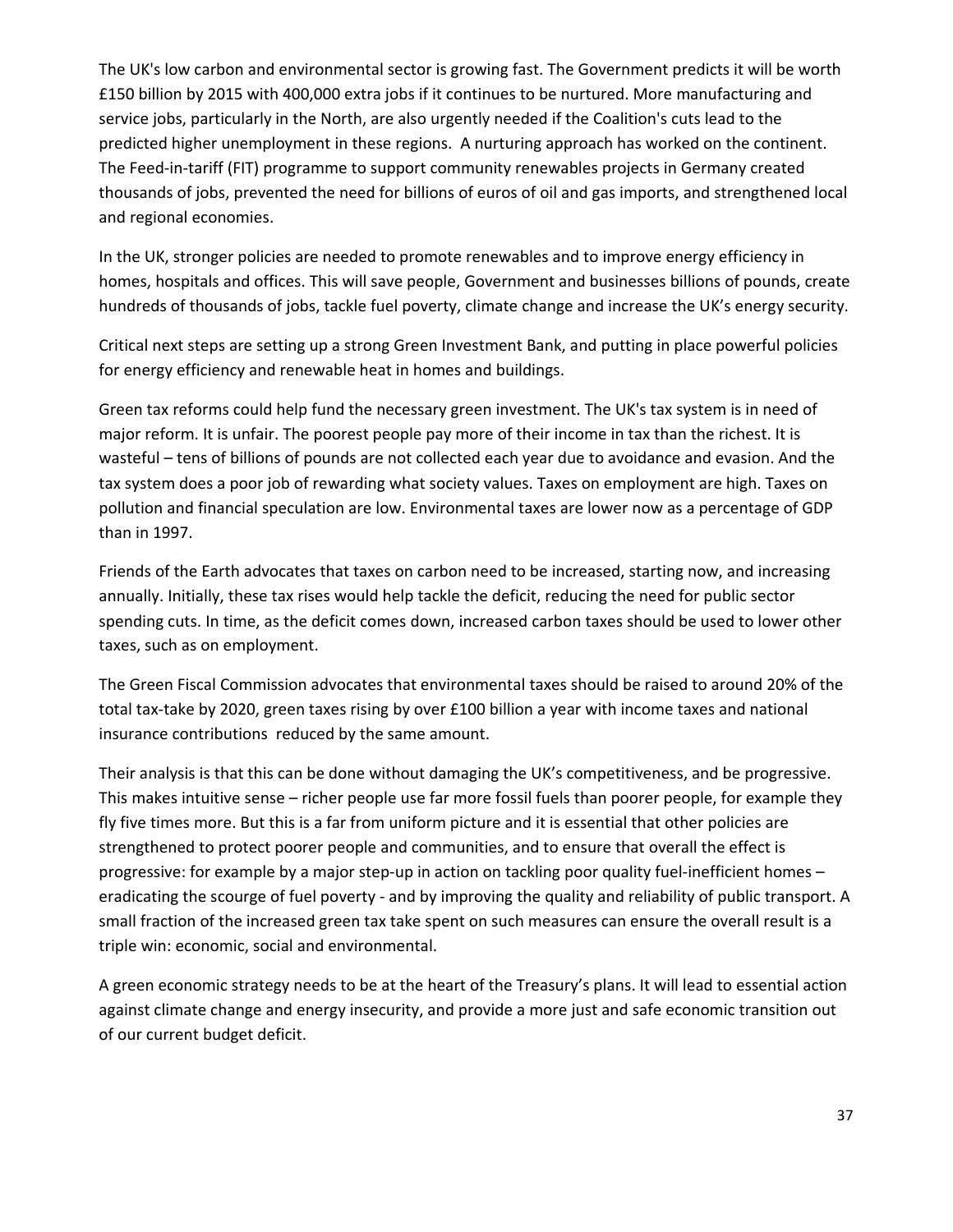#### **Public sector cuts will hit the private sector**

By Richard Ascough, Regional Secretary, GMB Southern Region

When Mervyn King, the Governor of the Bank of England, addressed the TUC Conference in September, he conceded that there may well be alternatives to cuts but that it was for us (presumably he meant the trade union movement and the political opposition) to come up with credible alternatives. He also candidly admitted that the arguments about maintaining Inland Revenue staff to claw back the tax gap were persuasive but more on this later.

It is clear that the Con‐Dem Coalition plans in regard to reducing the deficit will involve substantial cut‐ backs, primarily aimed at the public sector. This will inevitably lead in some cases to a reduction in earnings and other terms and conditions, thereby also reducing tax revenue and in some cases direct job losses.

An early example of this is the subject of an Emergency Motion at this year's TUC from my own Union, the GMB. Birmingham City Council has issued redundancy notices to 26,000 staff. These redundancy notices are on the basis that they wish to terminate existing terms and conditions and re‐employ everyone on substantially inferior terms. We are also aware that this Council's Leader is addressing other Councils on the Birmingham plans and no doubt this will be rolled out across other Authorities.

At the same time as laying the foundations for substantial cuts in employment the Coalition are talking tough on tackling welfare benefits. This seems to be a classic case of facing in both directions ‐ at the same time as you wish to tackle a reduction in benefits you will be making large numbers of people unemployed who will then have to rely on benefits.

There is a fundamental weakness in the Government's argument in regard to public sector cuts as this would no longer affect just the public sector but has a very clear spin‐off into the private sector. This can be illustrated by two recent examples. In the 1980s many Councils during the Thatcher period outsourced various functions such as street cleaning and refuse collection. There are now a myriad number of contractors working for the local authority who are very dependent on public money. The recent collapse of Connaught, blamed on local authority cut-backs, is therefore a clear example of how tackling the deficit through public service cuts will also lead to major job losses in the private sector.

A further example of the dependence of a private sector on public money is the building of two giant aircraft carriers across a number of shipyards in the UK. These two aircraft carriers, despite the fact that the contracts have been issued, may well be subject to the Defence Review. Part of one of the carriers is



*There is a fundamental weakness in the Government's argument in regard to public sector cuts as this would no longer affect just the public sector but has a very clear spin‐off into the private sector.*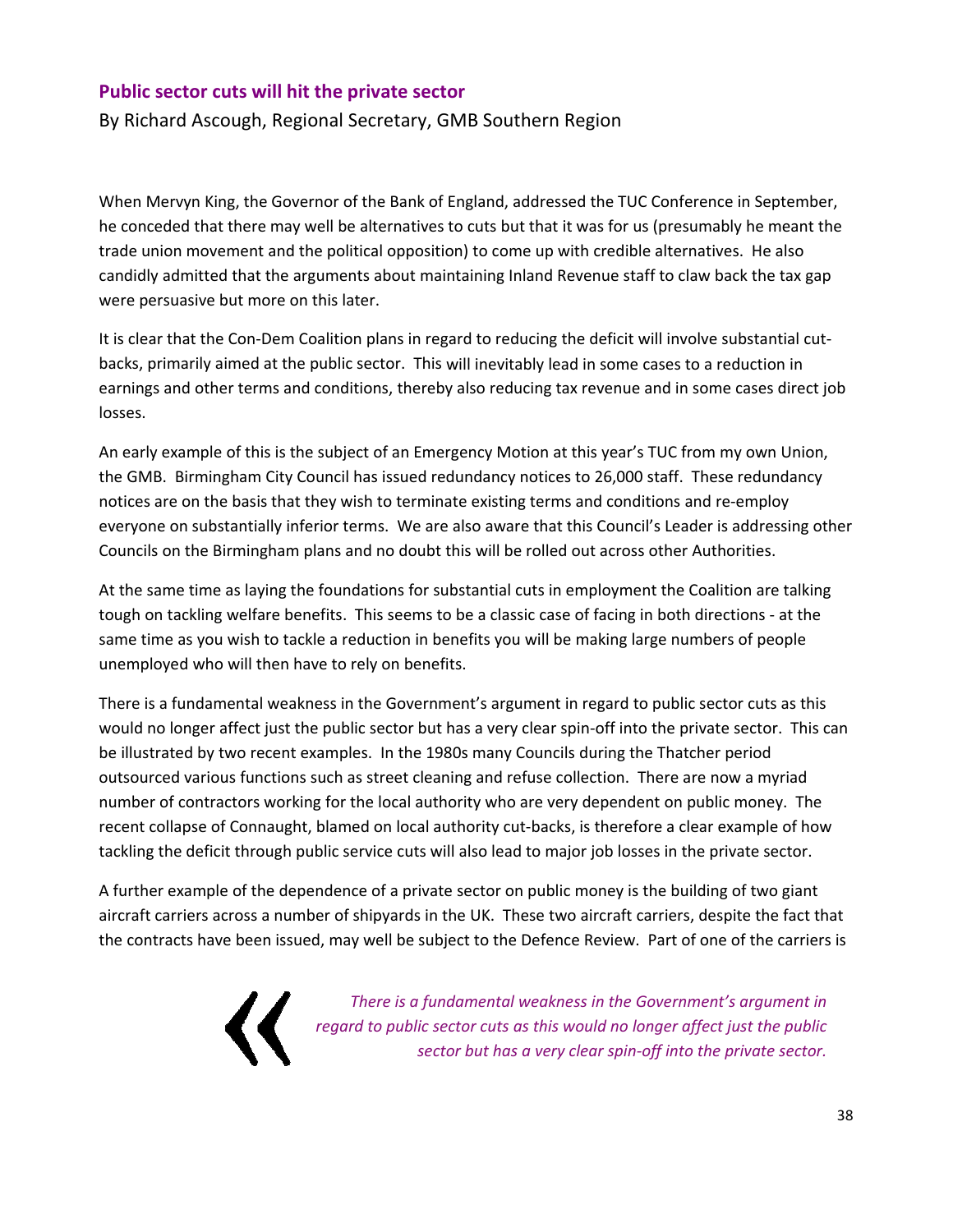being built in Appledore in North Devon (a private shipyard) that once before did face closure but was subsequently rescued. Appledore is dependent on public sector contracts such as the aircraft carrier work. Appledore is a major employer in what is primarily a rural area and the collapse of this firm would devastate the local area.

We have seen over the last forty years a shift from a productive economy - with finance as servant - to a speculative economy with finance as master.

In 1970 manufacturing accounted for 32% of the economy but by 2009 this had been reduced to 11%. Whilst finance was only 5% in 1970, by 2009 it had doubled to 10%. This shift away from manufacturing has also seen a rise in unemployment. In the post-war period from 1945 to 1976, average unemployment rates were 2.3%. In 1976 to 2009 it was 7.7%. There is a total contrast between 1966 with an average of 1.6% to 2010 with an average of 7.9%.

With the Con-Dem cuts that unemployment rate is set to increase.

This is not a UK only problem, as was illustrated in a recent article by Mark Weisbrot, Co‐Director of the Centre for Economic and Policy Research in Washington<sup>31</sup>. The US unemployment is currently running at 9.5% (as of July), and as Mark has pointed out, if they add people voluntarily working part-time or who have given up looking for work, the figure arrives at 16.5%. This means that unemployment plus under re-employment has risen by about 14.6 million people since the recession began.

Mark points out how bad must it get before Congress and the President decide that the economy needs another stimulus to get things moving. The article also goes on to say that there are real fears of a double‐dip recession. In addition, fear of job loss means that many Americans will not spend and businesses hold back on investment.

It seems to me that it is simple economics that the loss of tax revenue through substantial job losses leading to an increase in benefits and a loss of confidence of those who are employed to spend, could well lead to double‐dip recession.

An alternative to all of this is clearly stimulus in the economy which leads to greater tax revenues with fewer people on benefits and a greater confidence about spending, which will result in further taxation benefits.

Finally, on the question of taxation, it makes no sense at all to cut back on Revenue staff who should be tasked to claw back the huge tax gap in regard to tax evasion and tax avoidance.

Maggie Thatcher famously once said "there is no alternative". We should shout loud and clear and with pride that there is an alternative!

<sup>31</sup> See More Stimulus Badly Needed to Create Jobs, http://www.cepr.net/index.php/op-eds-&-columns/op-eds-&-columns/more-stimulusbadly‐needed‐to‐create‐jobs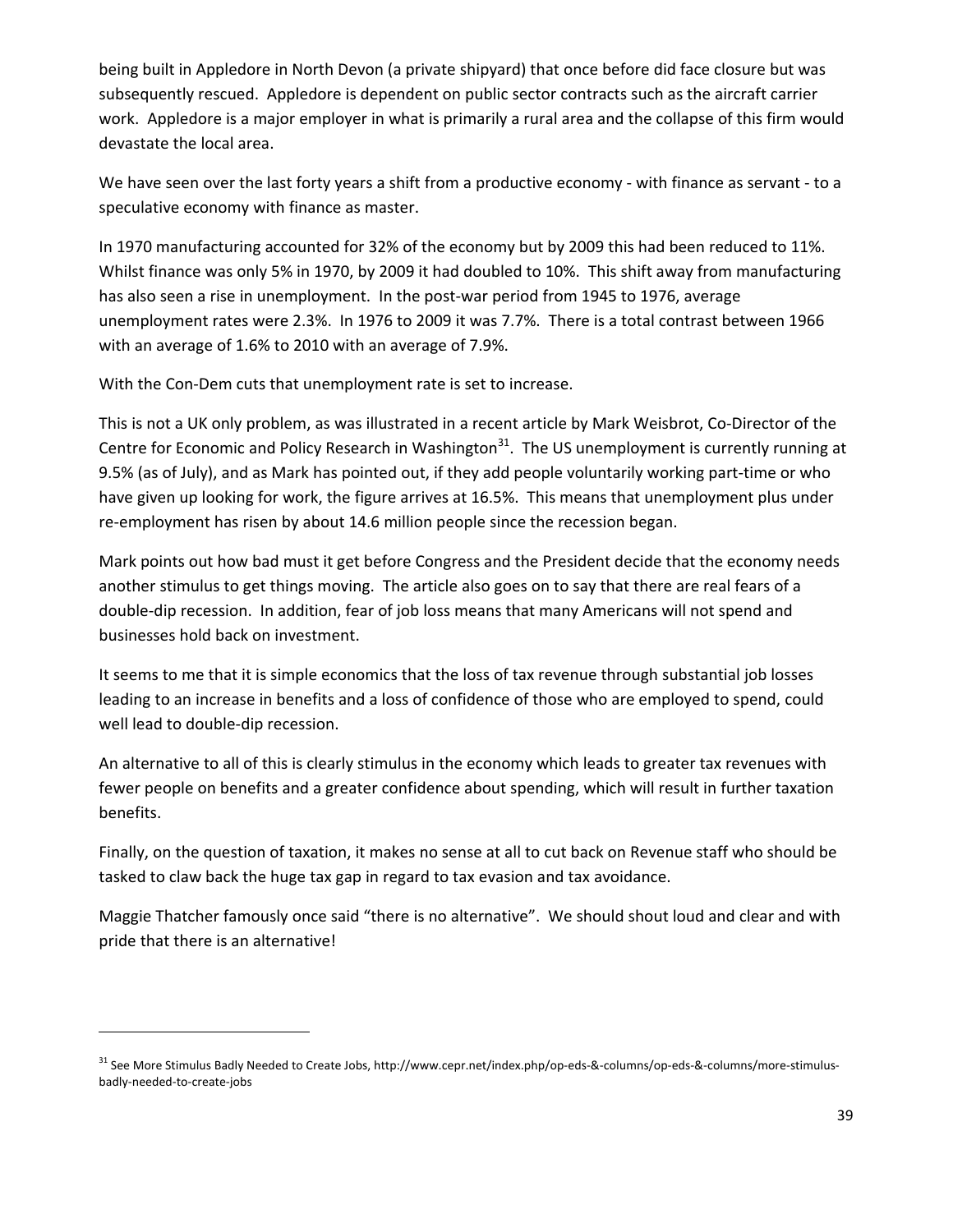#### **Reducing transport investment will damage the wider economy**

By Simon Weller, ASLEF National Organiser

The announcement in May that the Department of Transport was to lose £683m ‐ or 4.6 per cent of its budget ‐ with immediate effect will have serious implications not just for the transport sector but the wider economy as a whole.

History has proved that any government which disinvests in transport infrastructure inflicts long‐term damage on its economy.

In fact the cancellation of major infrastructure projects and the downgrading of existing developments is nothing less than short-termism. Moreover if you are a woman, a member of an ethnic minority, disabled or elderly the impact of the ConDem's cuts is likely to be even more severe.

This is just the beginning. The Strategic Spending Review, due to be completed in October, is likely to see public services cut to an extent we have never before seen in this country. A leaked memo warns that London alone faces a £1.2 billion cut to its transport budget which the Transport commissioner warned 'will have a very significant effect on what we do'.

A survey published in August, which looked into the impact of economic activity found, to no one's great surprise, that investing in rail produces a much better return than investing in any other sector for which the government is a major provider. In fact £2.20 of wealth is generated for every £1 spent which compares particularly favourably with investment in the banking and financial sectors.

During a period of economic insecurity it would seem sensible to invest our money where it is most likely to provide the best social and financial return.

A slash and burn approach to public transport is a betrayal of commitments made in Conservative and Liberal Democrat election manifestos to support business while ensuring that public transport continues to provide for those users who need it most. It also makes a mockery of a Conservative manifesto promise to 'be the greenest government in history'. Scrapping additional runways at Heathrow and Stanstead and overhauling Passenger Air Duty are pointless without providing an alternative cleaner, greener, electrified railway. One we can all afford to use. It's time to put people and the planet before the profits of a tiny minority ‐ to invest far more in public transport. Instead we're being told to accept poorer bus services and a more expensive railway.



*History has proved that any government which disinvests in transport infrastructure inflicts long‐term damage on its economy.*